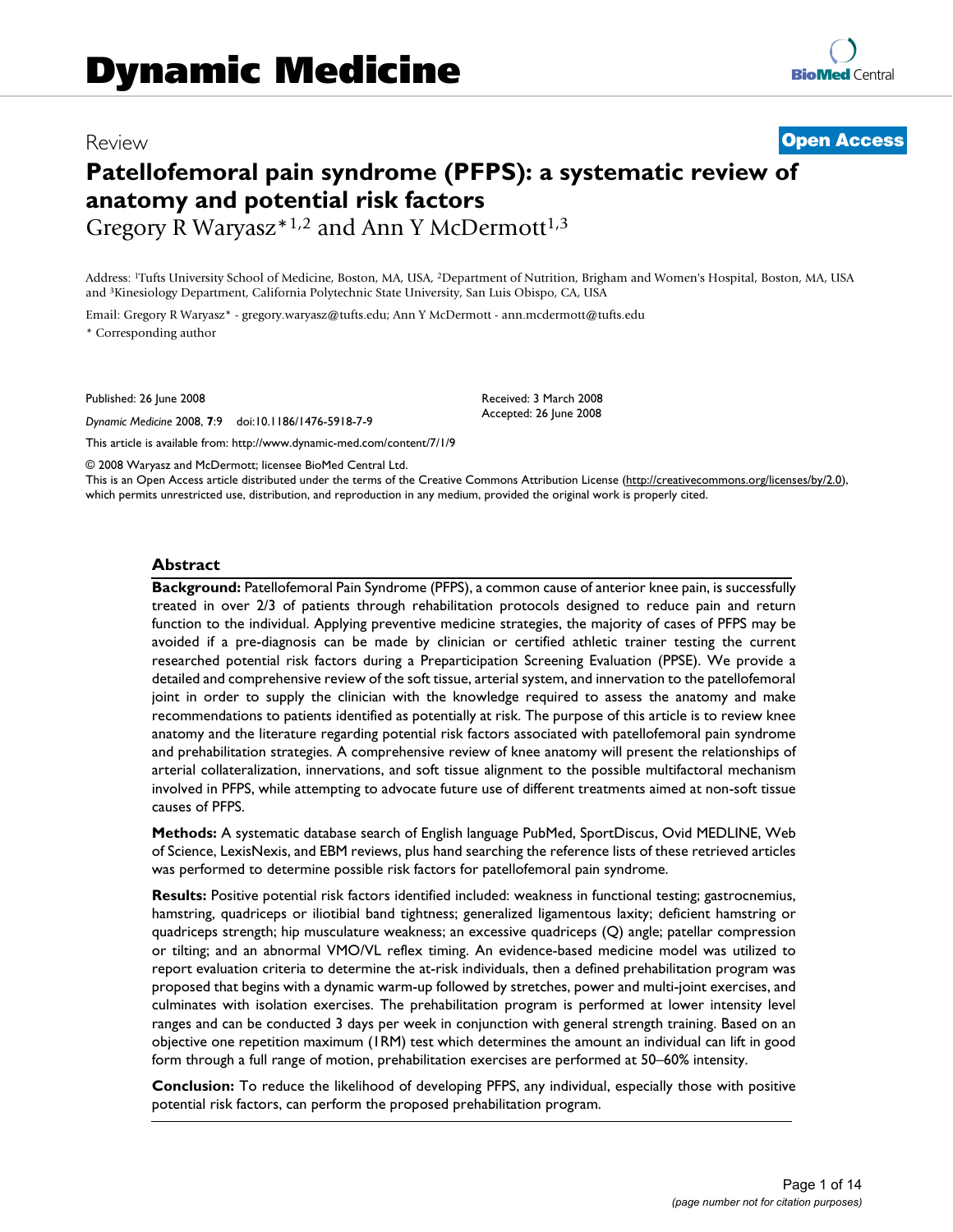# **Background**

Patellofemoral Pain Syndrome (PFPS) is a term for a variety of pathologies or anatomical abnormalities leading to a type of anterior knee pain [1]. Knowledge of the anatomy of the patellofemoral (PF) joint is essential to developing an understanding of the pathogenesis of PFPS. The symptom of anterior knee pain is associated with the conditions listed in Table 1. Pain may be caused by increased subcondral bone stress attributed to the stress of articulation or from cartilaginous lesions on the patella or distal femur [2-4]. Nearly 10% of all sports injury clinic visits by physically active individuals are attributed to PFPS [5], with more than 2/3 of patients being successfully treated through rehabilitation protocols [6-8].

Physical training including sport-specific cardiovascular training, plyometrics, sport cord drills, strength and flexibility training has been found in adolescent female soccer players to significantly reduce lower body injury incidence from 33.7% to 14.3%, allowing athletes to be game-ready [9]. Injuries cannot be prevented entirely, however practitioners can attempt to avoid some types and keep more severe injuries to a minimum [9]. Also, participating with injuries due to insufficient recovery time increases the risk of new injury [10]. Concern over the long term consequences of anterior knee pain in adolescence and young adulthood includes a predisposition to patellofemoral osteoarthritis in later life [11]. The goal of sports medicine should be to keep athletes and patients healthy, pain free, and able to enjoy their sport and physical activity for years to come.

Physical rehabilitation programs to treat anterior knee pain have proven to be a highly effective non-operative option [6-8]. Results have ranged from an 82% success rate in decreasing the severity of symptoms in athletes with chondromalacia patella [7], to an 87% initial success rate for a combination physical therapy and NSAIDs intervention, with 68% maintaining improvements for a mean of 16 months post-rehabilitation [8]. In treating chronic patellofemoral pain syndrome, continuous rehabilitation conducted over seven years had a 67% success rate of complete subjective and functional recovery [6]. These high rehabilitation success rates for anterior knee pain due to either cartilaginous injury or anatomical abnormalities suggest the potential for the prevention of a majority of anterior knee pain using a prehabilitation approach.

PFPS is a condition of both malalignment and muscular dysfunction [1]. Unlike a surgical distal realignment procedure [12,13], rehabilitation exercises can restore PF joint homeostasis although the anatomical malalignment of PFPS may not be corrected [1]. In comparison, prehabilitation aims to optimize function and pain measures before a stressful event [14]. Because the symptoms of anterior knee pain are brought on by overuse stress [15], PFPS is an ideal condition for prehabilitation. It should be noted that the shape and size of the patella and trochlear groove are limiting factors in the outcome of a rehabilitation program [16], and therefore would likely limit the outcome of a prehabilitation program. Based on anatomical, functional, and biomechanical parameters known to occur in symptomatic athletes before overuse resulted in pain, prehabilitation involves a pre-diagnosis in asymptomatic individuals. The Preparticipation Screening Evaluation (PPSE) offers an opportune time to make a prediagnosis and initiate a prehabilitation protocol [17].

#### *Anatomy of the Patellofemoral Region*

The patella (Figure 1), the largest sesamoid bone in the human body [18], functions to improve flexion efficiency

**Table 1: Common Pathologies Leading to Anterior Knee Pain (AKP)\***

| Articular Cartilage Injury        | <b>Bone Tumors</b>                                     | Chondromalacia Patellae   |
|-----------------------------------|--------------------------------------------------------|---------------------------|
| Hoffa's Disease                   | Iliotibial (IT) Band Syndrome                          | Loose Bodies              |
| <b>Neuromas</b>                   | Osgood-Schlatter Disease                               | Osteochondritis Dissecans |
| Patellar Instability/Subluxation  | <b>Patellar Stress Fracture</b>                        | Patellar Tendinopathy     |
| Patellofemoral Arthritis          | Patellofemoral Pain Syndrome                           | Pes Anserine Bursitis     |
| Plica Synovialis                  | Prepatellar Bursitis                                   | <b>Previous Surgery</b>   |
| Quadriceps Tendinopathy           | Referred Pain from Lumbar Spine or Hip Joint Pathology | Saphenous Neuritis        |
| Sinding-Larsen-Johansson Syndrome | Symptomatic Bipartite Patella                          |                           |

\* Based on research presented by S. Dixit 2007, P. Brukner 2002, R.H. Miller 1998, J.P. Fulkerson 2000, W.E. Prentice 2001, T.A. Peters 2000, R. Khaund 2005, A. Haim 2006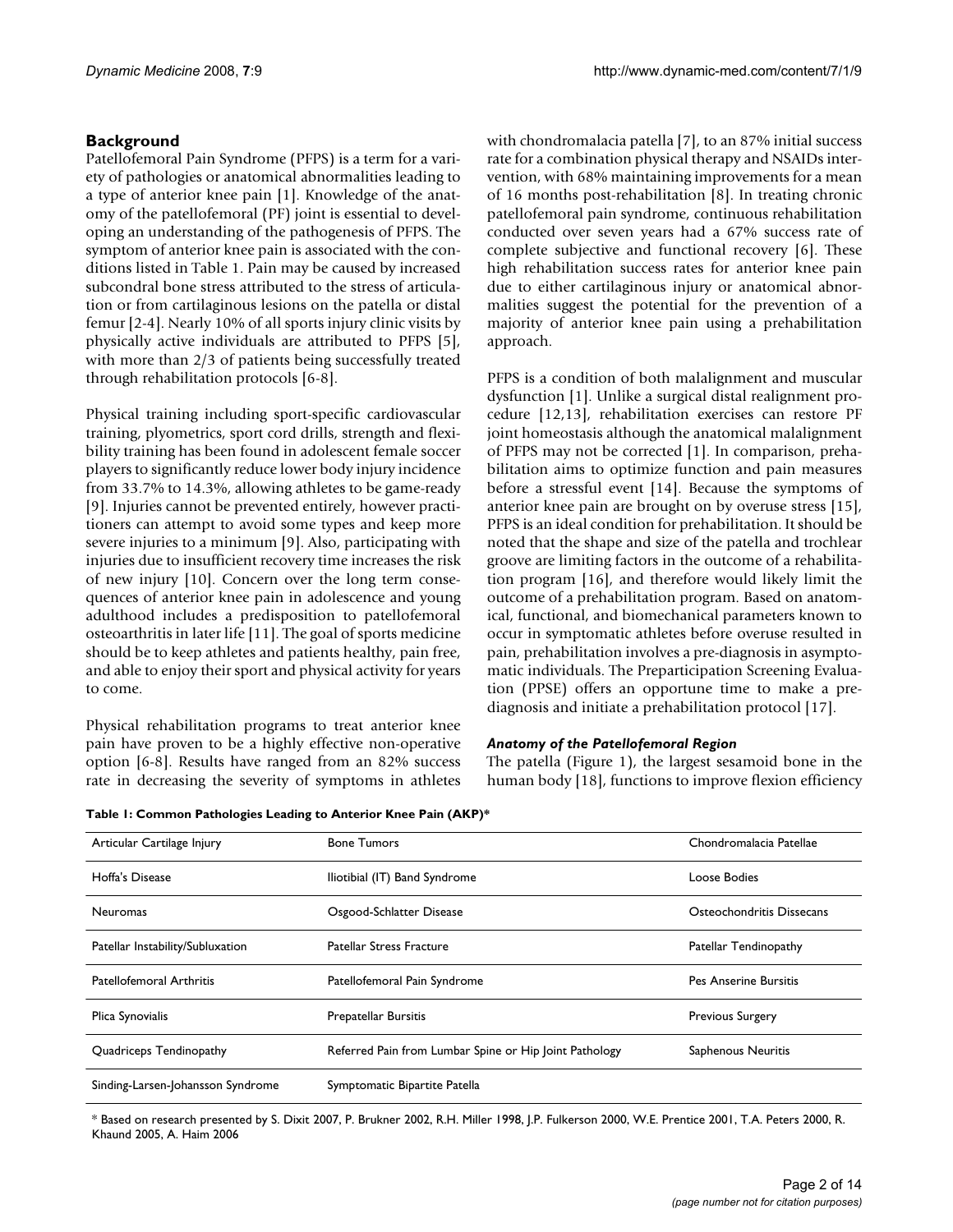

Figure 1 **Cadaver Patellofemoral Computed Tomography Scan**. P- Patella; LR- Lateral Retinaculum; MR- Medial Retinaculum; LFC- Lateral femoral condyle; MFC- Medial femoral condyle.

and to protect the tibiofemoral joint [18]. The combination of the quadriceps tendon, lateral retinaculum, medial retinaculum, and the patella tendon help stabilize the patella [19]. Because the patella is not completely engaged in the patellar groove during the first 0–30 degrees of flexion, instability and the potential for subluxation/dislocation injury increases if patellar stabilizers are weak or malaligned [19].

## *Arterial System*

Arterial blood flow to the knee is accomplished by an intricate system of anastomoses between five major arteries: superior medial and lateral, the middle (posterior), and the inferior medial and lateral genicular arteries [20]. An anastomosis occurs between the anterior tibial recurrent artery and the descending genicular arteries [20]. The genicular arteries except for the middle genicular artery make a contribution to the circumpatellar anastomosis [20]. The cirumpatellar anastomosis extends into the superficial and deep structures of the bone, synovium, capsule, retinaculum, and subcutaneous fascia [20]. The arterial supply to the patella arises from the circumpatellar anastomosis [20].

Arising from the popliteal artery, the medial superior genicular artery lies anterior to the semimembranous and semitendinosus muscles, and the lateral superior genicular artery will then anastomose with the descending branch of the lateral collateral femoral artery to supply the vastus lateralis, vastus intermedius, and branches of the femoral nerve [20]. The middle genicular artery passes anterior to the joint line and into the posterior joint capsule to supply the anterior cruciate ligament (ACL) and the posterior cruciate ligament (PCL) [20,21].

The medial inferior and lateral genicular arteries arise from the popliteal artery distal to the posterior joint line and proceed to the deep collateral ligaments [21]. The medial inferior genicular artery provides blood supply to the tibial (medial) collateral ligament, anastomoses with the saphenous branch of the descending genicular branch, and anastomoses with the anterior tibial recurrent artery [20]. The lateral inferior genicular artery forms an anastomosis with the anterior tibial recurrent artery and supplies the fibular (lateral) collateral ligament at the joint line [20].

Gross arterial anatomy is similar between adults and children, however on a microscopic level, there are childhood differences in blood supply to the epiphyseal plate [20]. The pathology of PFPS may be related to decreased pulsatile blood flow in skeletally mature individuals [22]. Tissue ischemia resulting from mechanical forces that reduce genicular arterial flow during passive flexion from 20 to 90 degrees may be a cause or consequence of the pain associated with PFPS [22]. Surgical disruption of the genicular arterial system has not been reported to cause permanent vascular abnormalities to the patella, because the arterial supply appears able to revascularize the patella adequately after a surgical insult during ligamentous reconstruction procedures involving the knee [23]. Such surgical disruption can occur during a lateral retinculum release of the patella [23], a common surgical procedure for the alleviation of PFPS pain. If ischemia is an issue in the pathogenesis of PFPS, an arteriogram or other sophisticated test may detect defects in the collateral flow that could warrant the use surgical or medical revascularization to treat PFPS.

## *Quadriceps Force Vector*

The quadriceps force vector (Figure 2) includes forces from the fiber orientation of the vastus lateralis (VL), vastus intermedius (VI), rectus femoris (RF), and the vastus medialis (VM). The vastus lateralis is composed of two force vector components, the vastus lateralis longus (VLL) and vastus lateralis obliquus (VLO) [19]. The vastus medialis is composed of two force vector components, the vastus medialis longus (VML) and vastus medialis obliquus (VMO) [19]. In the coronal plane, the quadriceps force vector angles are made by the VLO at 35 degrees and the VLL at 14 degrees laterally, by the VI and RF at 0 deg, and medially by VMO at 47 degrees and VML at 15 degrees.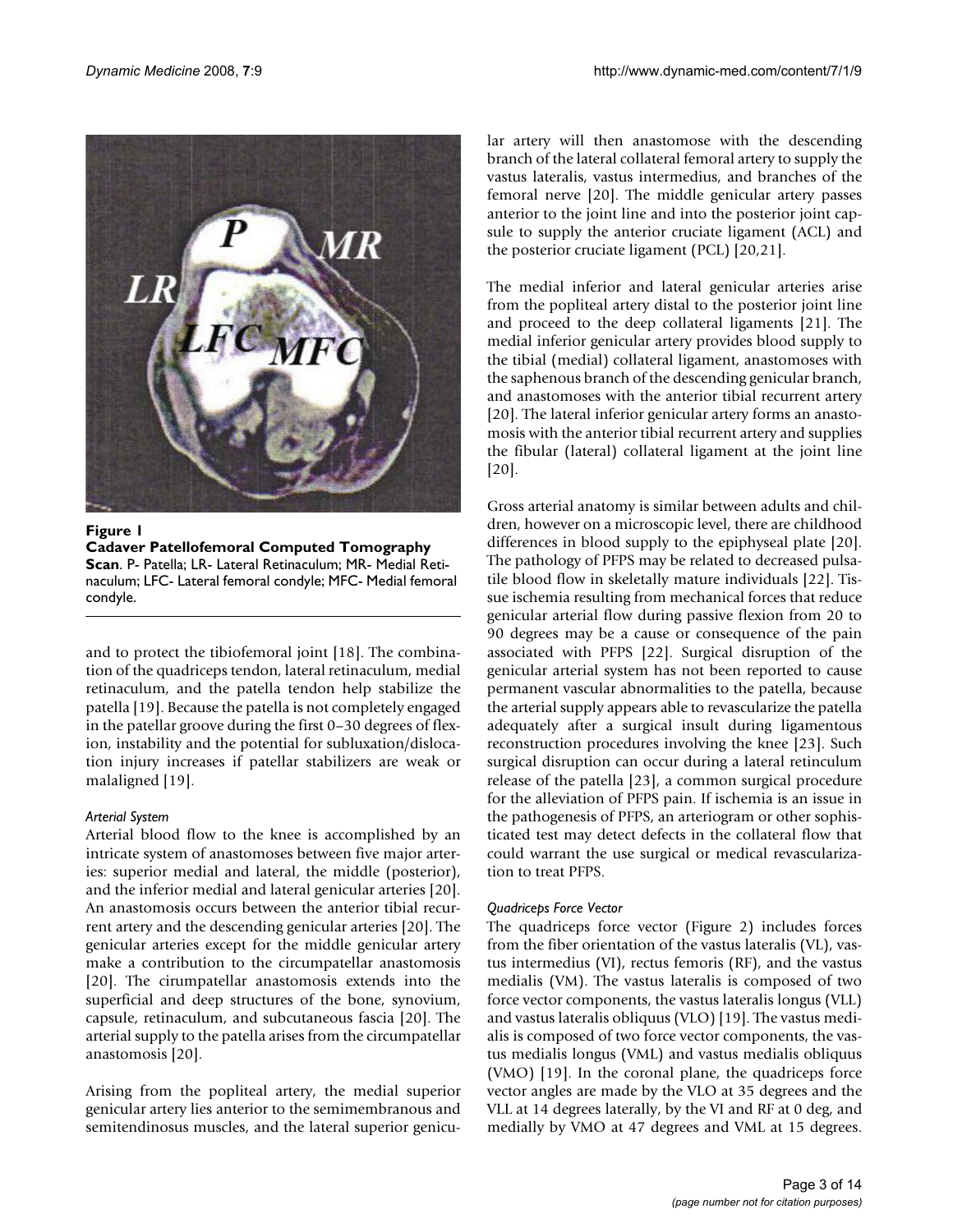

#### **Figure 2**

**Quadriceps-Patellar Force Diagram**. VMO- Vastus medialis obliquus; VML- Vastus medialis longus; RF- Rectus femoris; VI- Vastus intermedius; VLL- Vastus lateralis longus; VLO- Vastus lateralis obliquus; P- Patella; TT- Tibial Tubercle; T- Tibia; MR- Medial retinaculum; LR- Lateral retinaculum.

Overall the quadriceps force has a posterior pull sagitally to keep the patella in proper articulation with the trochlear groove [19].

The lateral retinaculum is two layers; the superficial oblique retinaculum and a deep transverse retinaculum.

The superficial oblique retinaculum is the culmination of the interdigitating of the patellar tendon, the VL group, and the iliotibial (IT) band [16,21,24-26]. The IT band originates from the tensor fascia lata and the gluteus maximus [21], with its attachment on the lateral epicondyle of the femur [12] and Gerdy's Tubercle on the anterior promixal tibia [12,21].

The deep transverse retinaculum consists of three structures; the epicondylopatellar band or lateral patellofemoral ligament, the midportion, and the patellotibial band [26]. The epicondylopatellar band provides superolateral support, the midportion provides lateral support, and the patellotibial band provides inferolateral support to the patella [16,21,24-26]. The midportion originates from the IT band and attaches to the lateral patella [26].

The lateral retinaculum is often released arthroscopically to alleviate its lateral displacement force [27]. To avoid complications, the procedure involves an incision through the superficial oblique retinaculum and deep transverse retinaculum without violating the joint capsule [26].

The medial retinaculum is much thinner than the lateral retinaculum and consists of three ligaments beneath the retinaculum; the medial patellofemoral ligament (MPFL), medial patellomeniscal ligament (MPML), and medial patellotibial ligament (MPTL). The MPFL merges with the VMO forming the primary restrictive mechanism for excessive lateral patella deviation, especially during lower degrees of knee flexion approaching full extension [16], the time when the patella is at greater risk of dislocation/ subluxation [19]. Acute lateral patellar dislocation can occur if the MPFL is torn away from the femur or if the VMO muscle is torn from the adductor magnus tendon [28]. There is controversy as to validity of the VMO as being anatomically distinct and functionally separate from the VML [29]. The VM muscle group is both a knee extensor and patellar stabilizer dependent on the task performed [30]. The MPML and MPTL are thought to be less important in PF joint stability than the MPFL [16,19,31,32].

A cadaveric study demonstrated that static medial stability contributions were 50% from the MPFL, 24% from the MPML, 13% from the MPTL, and 13% from the medial retinaculum [33]. Due to the interdigitation with the VMO, the MPFL contributes over 50% against lateral dislocation as it assists to maintain the patella in the trochlear groove during the initial 20–30 degrees of flexion [33].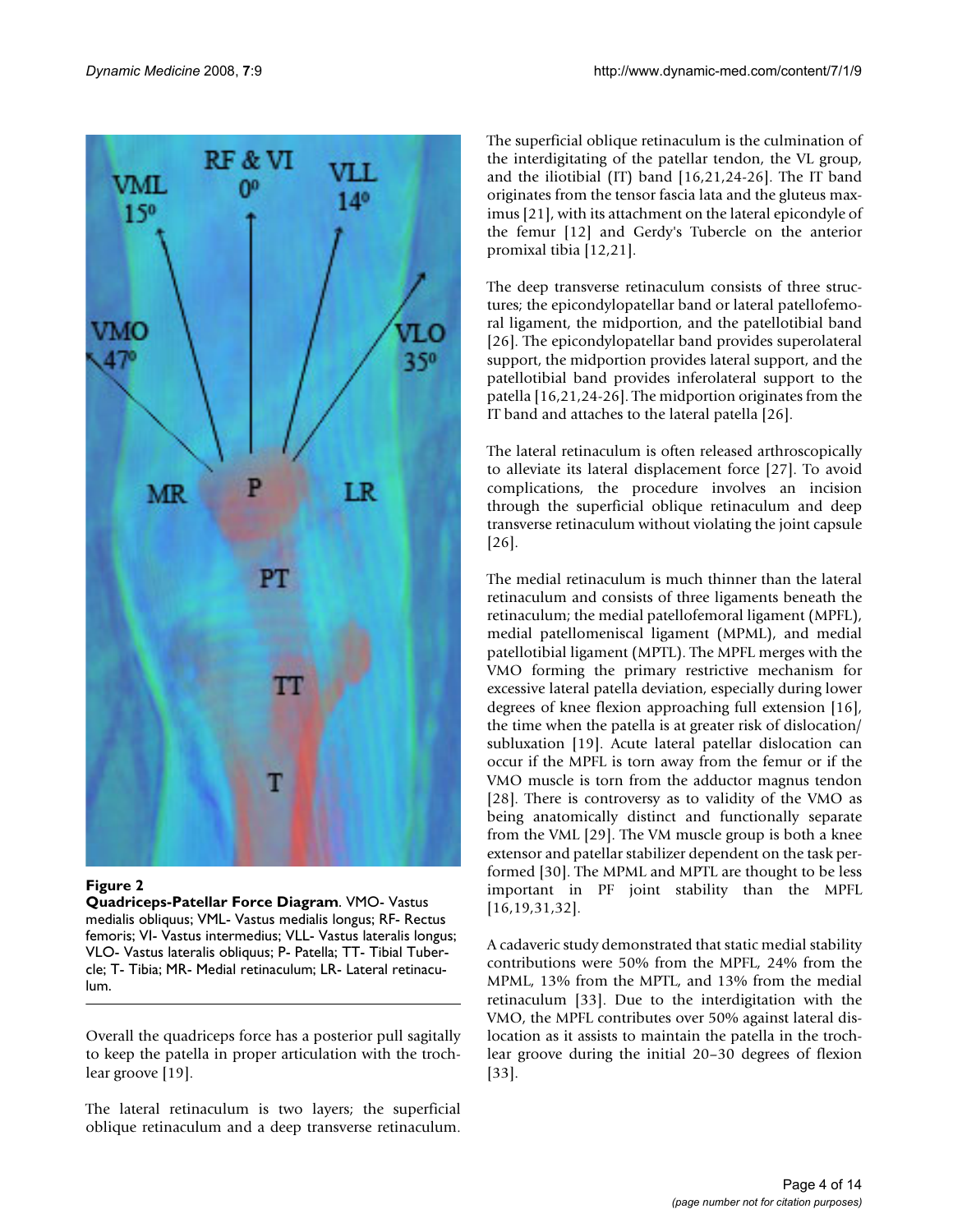# *Sensory Receptors*

The patellofemoral joint contains a variety of sensory receptors not distinct to this specific joint including: bare nerve endings, Pacinian corpuscles, Ruffini endings, Golgi receptors, and muscle spindles [34]. The major sensory nerves supplying the knee joint are the posterior articular (PAN), lateral articular (LAN), medial articular (MAN), intramuscular, and muscle nerves [34]. PAN is a branch of the tibial nerve that supplies the posterior cruciate ligament, anterior cruciate ligament, posterior oblique ligament, insertion of the annular ligament at the mediolateral menisci, posterior fat pad, posterior capsule, fibular collateral ligament, and the tibial collateral ligament [34]. LAN is a branch of the common peroneal nerve that inconsistently innervates the tibiofibular joint capsule and the lateral knee tissues. MAN is a branch of the saphenous nerve that supplies the anterior and medial capsule, medial meniscus, tibial collateral ligrament, posterior capsule, patellar fat pad, and patellar tendon [34]. The intramuscular and muscle nerves include the golgi tendon organs and muscle spindles supplied by branches of the femoral, obturator, or sciatic nerve depending on the location of the myotome [21,34,35].

The lateral patellar nerve innervates the patella at the lateral anterior border at the 11 o'clock position [36]. The medial patellar nerve innervates the patella at the medial anterior border at the 2 o'clock position. Both the medial and lateral patellar nerves are distal branches of the femoral nerve [36]. The medial based neurovascular bundle is the primary interosseous innervation to the patella [37]. The medial and central portions of the patella are densely interosseosly innervated in comparison to the lateral patella [37].

The innervation to the skin in the anterior region of the knee is from the lateral and anterior cutaneous branches of the femoral nerve and the infrapatellar branch of the saphenous nerve [21,35]. Posterior skin overlying the knee is supplied by the posterior cutaneous nerve, and cutaneous branches of the obturator nerve [21,35].

There is substance-P in the soft tissue supports of the patella including the fat pad, retinaculum, and periosteum, which is evidence for the soft tissue role in anterior knee pain [38]. Substance-P is involved in nociceptive input to the spinal cord and functionis as a vasodilator producing inflammation [38]. Woijtys (1990) observed that substance-P fibers may be denser in the lateral than the medial retinaculum, however the study did not specifically quantify the observation [38]. Substance-P fibers have also been found in the patellar marrow cavity in degenerative knees [38]. Identifying possible nerve defects or increased sensitivity to pain could alter treatment to include corticosteroid injections through regional nerve

block techniques that are highly specific to the region of pain.

# **Methods**

A systematic database search of PubMed, SportDiscus, Ovid MEDLINE, Web of Science, LexisNexis, and EBM reviews, plus hand searching the reference lists of these retrieved articles was performed to determine potential risk factors for patellofemoral pain syndrome. Key words searched were "patellofemoral pain syndrome", "patellofemoral", "anterior knee pain", "chondromalacia patella", "knee", and "patella". Articles were included based upon availability through the Tufts Hirsch Health Science Library and Interlibrary Loan. Selection criteria were based on a subject population with PFPS or a description of anterior knee pain not consistent with other pathologies listed in Table 1 and based on inclusion criteria presented in the article. Articles included were prospective cohorts, case-control, and case series. The articles included were limited to the English language and published between January 1984 and July 2007. Excluded from analysis were articles involving a treatment intervention.

# **Results**

A total of 24 articles were included in Additional File 1: Review of Potential Patellofemoral Pain Syndrome Risk Factors. There are 3 prospective cohorts [39-41], 17 casecontrols [42-58], and 4 case series articles [59-62] included in Additional File 1: Review of Potential Patellofemoral Pain Syndrome Risk Factors. Two articles were included that did not report P values [51,59]. Seven articles were included that did not have a patient population described specifically as PFPS [40,51,55,56,59,63,64], however the articles met the review inclusion criteria presented in the methods section. The articles were included to present the extent of research into the potential risk factors of PFPS that has been performed from January 1984 to July 2007.

## *Electromyography (EMG) Measured Neuro-Motor Dysfunction*

Using electromyography (EMG) to measure neuro-motor dysfunction in PFPS has been analyzed in 5 studies. All 5 studies have determined that when comparing PFPS subjects to controls, there is significant neuro-motor dysfunction in PFPS. Thomee (1996) demonstrated that the vastus medialis muscle was less active on EMG in PFPS patients, while the rectus femoris was equally active to healthy controls while standing [45]. Cowan (2001) and Cowan (2002) determined that during activities of daily living there was a difference in EMG onset in PFPS compared to controls [42,43]. Witvrouw (2000) found VMO/ VL reflex response time to be a significant finding in PFPS [39]. The VMO/VL reflex response time was determined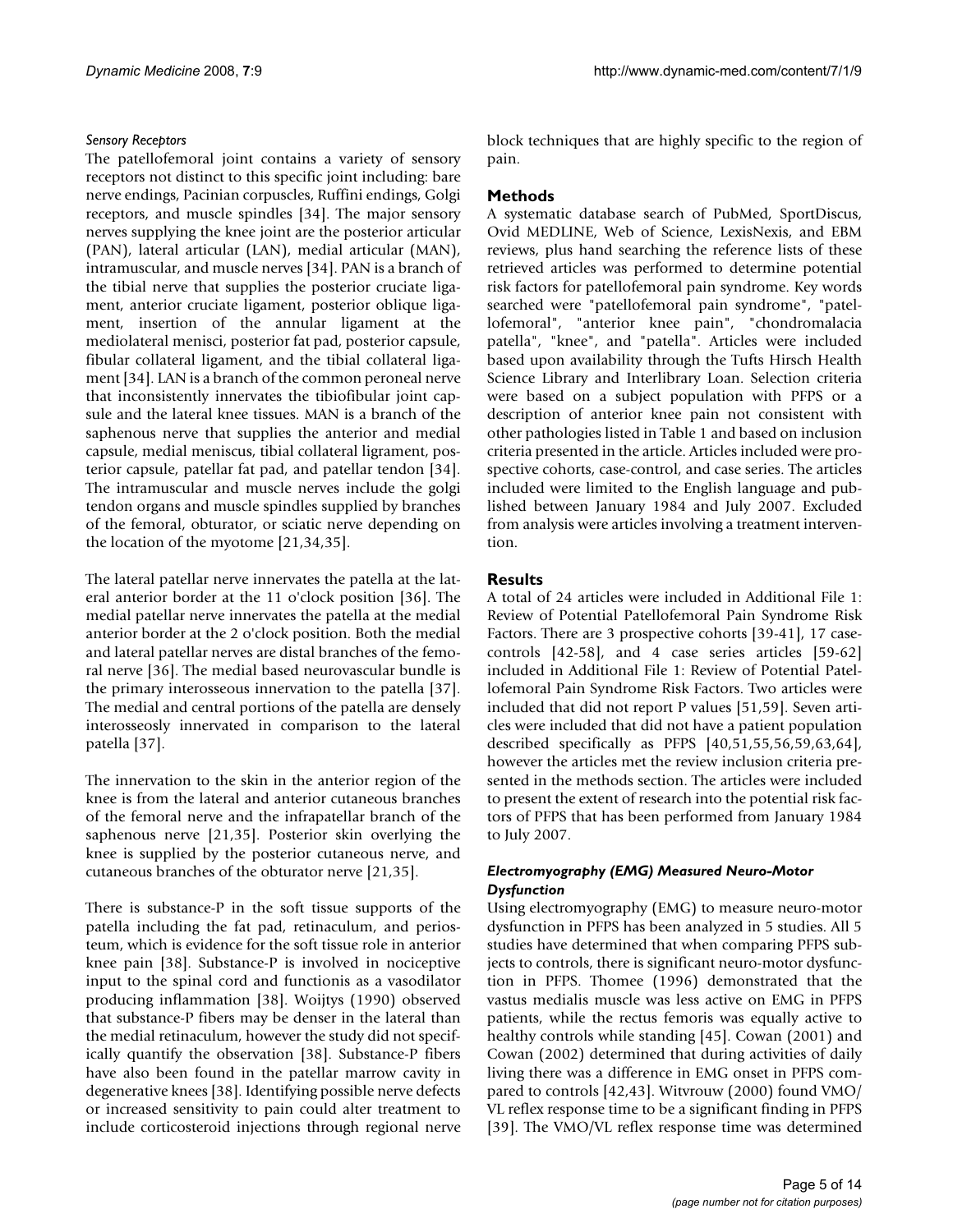by electromyography unit with skin electrodes over the VL and VMO muscle bellies. Readings were taken using the patellar tendon reflex with the test performed 10 times per knee [39]. The VMO/VL muscles responded faster in the PFPS group compared to the controls [39]. Although not statistically significant, the group noticed that the VMO fired earlier compared to the VL in the control group [39], which would equate to an earlier activation of the medial force vector preventing lateral patella displacement. The authors concluded that an altered VMO/VL response time was a risk factor for PFPS [39]. The authors found no statistical difference when the VL response time was subtracted from the VMO response time (VMO-VL) between the PFPS group and the control group [39]. Crossley (2004) states that although the magnitude differences measured by EMG may be small, but statistically significant detecting these differences may influence treatment [44].

## *Foot Abnormalities*

The characteristics of genu varum, genu valgum, pes cavus, and pes planus have not been found to contribute to PFPS [39,48] or other related conditions [15,47,65]. Arch index was determined in one study to be significantly lower for only a discriminant analysis of anterior knee pain not specifically classified as PFPS [63]. The arch index was calculated by forming three equal foot sections (forefoot, midfoot, and rearfoot), then dividing the midfoot area by the total footprint area and serves as a marker that the anterior knee pain group had a higher arched foot (cavus) which may produce greater pressures during running on the PF joint [63]. Other literature does suggest an increased risk of running injuries may be due to genu varum, genu valgum, and foot postural abnormalities, including excessive pronation, valgus ankles, and lowered foot arches [12,66-68]. Additional research is needed to clarify the validity of these characteristics as potential risk factors for PFPS.

# *Functional Testing*

Functional testing may show that PFPS patients have lower strength capacity [39] as demonstrated by decreased vertical jump performance [39,46], anteromedial lunge [49], step-down [49], single-leg press [49], and balance and reach tests [49]. No difference was appreciated between the PFPS patients and controls for Flamingo balance, standing broad jump, bent arm hang, shuttle run, plate tapping, arm pull, leg lifts, sit and reach, sit ups, and maximal oxygen uptake[39]. No research has definitively suggested that PFPS is due to the lower strength capacity or rather a result of lower strength capacity. For this reason, functional testing deficits are a potential risk factor until proven otherwise.

## *Gastrocnemius Tightness*

Gastrocnemius and soleus tightness reduces the amount of dorsiflexion leading to excessive subtalar joint pronation and tibial internal rotation which will cause femoral internal rotation to increase the Q angle [50]. Therefore, one mechanism to PFPS pathogenesis is by increasing Q angle and increased PF joint stresses [50]. Gastrocnemius tightness was significant in two studies comparing PFPS patients to controls [39,50], but was not significant in another study comparing anterior knee pain subjects to controls [63].

## *Generalized Ligamentous/Joint Laxity*

Generalized ligamentous laxity is proposed to increase the total patellar mobility which would alter patellar tracking and lead to symptoms [64]. Generalized ligamentous laxity was significantly increased in PFPS patients in two out of three studies. Al-Rawi (1997) found significant generalized ligamentous laxity in chondromalacie patella knees [64]. Witvrouw (2000) was only able to find significance in the thumb-forearm mobility exam, the rest of the exam was not significant [39]. Fairbank (1984) found the relationship between knee pain and generalized ligamentous laxity not to be significant [51].

## *Hamstring Strength*

The mechanism behind hamstring strength and pathogenesis of PFPS is not well understood, however overall lower body strength is recommended for a runner's exercise program [63] and the hamstrings are involved in power activities such as the vertical jump [69]. Hamstring strength was examined in one study and determined that running athletes with a "syndrome complex" have an 81% absolute strength deficiency at 60 degrees per second and 73% had a deficiency at 240 degrees per second when using a Cybex dynamometer [59]. "Syndrome complex" refers to pain in the anterior aspect of the knee in the soft tissues or around the patellar tendon, pain upon running, mild retropatellar pain upon compression with minimal crepitus, and no clinical evidence of patellar subluxability, chondromalacia, plica, increased Q angle, or increased foot pronation [59]. The data however was not presented as a research article, and no P values were reported [59].

## *Hamstring Tightness*

Hamstring tightness has been theorized to either cause slight knee flexion during activities or to necessitate higher quadriceps forces to overcome the passive resistance of the hamstring, both of which may increase PF joint reaction forces [50]. Hamstring tightness was evaluated in four articles [39,40,50,59]. Two of the four articles found hamstring tightness in anterior knee pain/PFPS athletes [40,50], one study found no significance [39], and one study stated that 23% of "syndrome complex" athletes had appreciable hamstring tightness [59].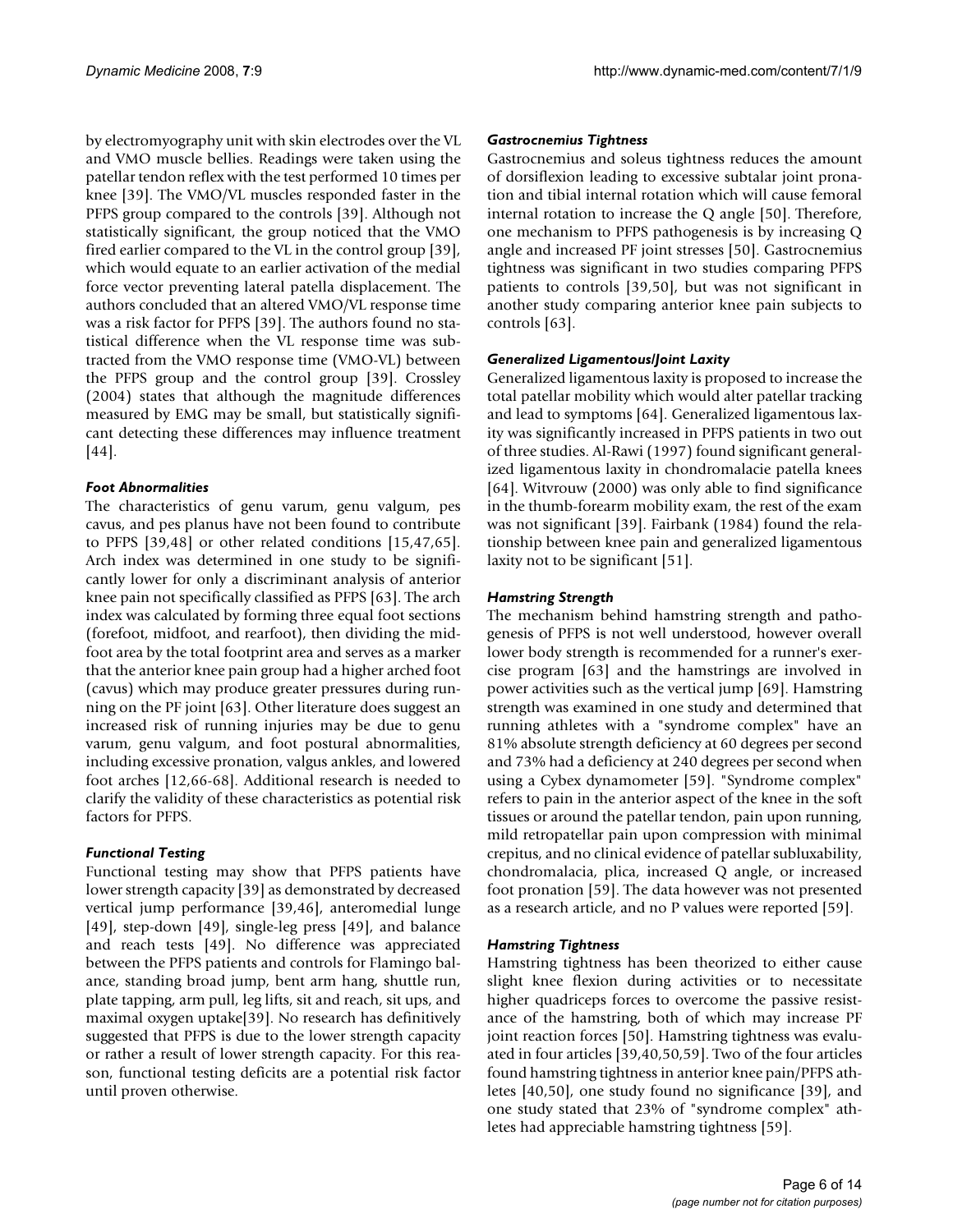#### *Hip Musculature Weakness*

The iliopsoas muscle, a hip flexor and secondary femoral external rotator, if weak de-stabilizes the pelvis [70,71]. The individual then compensates by developing an anterior pelvic tilt with an internally rotated femur [70,71], the Q angle is then increased, leading to increased PF joint stresses [50]. For the small number of patients who show asymmetrical hip rotation with diminished medial rotation and excessive lateral rotation, a program designed to create a balance in internal and external rotation hip strength is required [72]. A strong VMO with weak hip adductors results in the adductor magnus tendon being drawn to the patella; therefore, strong hip adductors serve as a stable origin for VMO contraction [73].

Two of three studies evaluating hip musculature found weakness [52,53]. Hip abductor strength was determined to be significantly decreased in both studies when comparing PFPS patients to control subjects [52,53]. Piva (2005) found hip external rotation strength and hip abduction strength not be significant [50].

Balanced hip strength is very important for PFPS prevention, as the IT band originates from the lateral hip musculature [12] and the VMO has a relationship to the adductor magnus tendon [28]. A 6-week treatment program designed to improve hip flexion, adduction, and abduction strengths in patients with PFPS ( $n = 35$ ) led to a combination of improved hip flexion strength with a normalized Ober Test and Thomas Test in 93% of successfully treated PFPS cases defined by a decrease in VAS pain score [74].

## *Iliotibial (IT) Band Tightness*

IT band tightness through anatomical correlations to the lateral retinaculum and patella will increase the lateral force vector on the patella during flexion to increase the lateral PF joint stresses [54,75]. Iliotibial band tightness was found in PFPS athletes in three articles evaluating the IT band [54,59,60]. An early study Kibler (1987) reported 67% of running athletes with "syndrome complex" had IT band tightness, although there was no P value reported [59]. Piva (2005) reported no tightness in the IT band/ tensor fascia lata complex [50].

## *Quadriceps Angle (Q-Angle)*

A greater Q angle is believed to change the location of contact and pressure in the PF joint, resulting in areas experiencing excessive stresses that are not physiologically manageable [63]. Huberti (1984) using cadaver knees and a special loading fixture found that both an increased and a decreased Q angle increased peak patellofemoral pressures [76]. These increased pressures may predispose an individual to degenerative pathological changes [76]. Increasing the Q angle is associated with increased lateral

patellofemoral contact pressures and patellar dislocation, while decreasing the Q angle may not shift the patella medially, but rather increases the medial tibiofemoral contact pressure through increasing the varus orientation of the knee [77]. The effect of Q angle has been examined in a number of studies [39,47,48,55-57,63]. Three studies reported the Q-angle to be significantly increased in PFPS subjects against controls [48,55,57], while four studies reported no difference in Q angle [39,47,56,63].

Haim (2006) reported an abnormal Q angle of greater than 20 degrees was statistically associated with anterior knee pain [48]. Q angle has been believed to differ between males and females, however the slight difference of only 2.3 degrees appears to be related to height rather than pelvic dimensions [78]. Shorter statured individuals appear to have larger Q angles and therefore the slight difference between genders may be attributed to men being taller than women [78].

## *Quadriceps Tightness*

Witvrouw (2000) states that the decreased quadriceps flexibility existed prior to developing the symptomatic syndrome, and therefore is not necessarily a result of PFPS [39]. Quadriceps tightness may cause high patellofemoral stresses that predispose individuals to developing symptoms [39,79]. The presence of quadriceps tightness was reported in all five studies that evaluated quadriceps tightness [39,40,50,59,63]. While Kibler (1987) reported 61% of "syndrome complex" patients had rectus femoris tightness, no P value was reported [59].

## *Quadriceps Weakness*

Quadriceps weakness, specifically VMO weakness in comparison to the VL, can lead to lateral displacement of the patella causing the articulating pressure to be on the lateral facet [16,19]. The quadriceps force vector (Figure 2) explains how an imbalance in strength can lead to improper patella alignment as a weak VMO cannot adequately support medial patellar stability [16,19]. A total of six studies evaluated quadriceps weakness on anterior knee pain/PFPS. Two studies reported quadriceps weakness was a non-significant finding [41,57]. Three studies found weakness to be a significant finding [46,58,62]. Kibler (1987) reported that 39% of "syndrome complex" athletes had appreciable quadriceps weakness (no P value reported) [59].

## *Patellar Compression/Crepitus*

Patellar compression/crepitus was examined in two studies [48,61]. Testing using the patellar tracking test was determined to be 56% sensitive and 55% specific as confirmed by arthroscopy [61]. The patellar tracking test is performed by compressing the patella in the trochlear groove while moving the patella up and down, with pain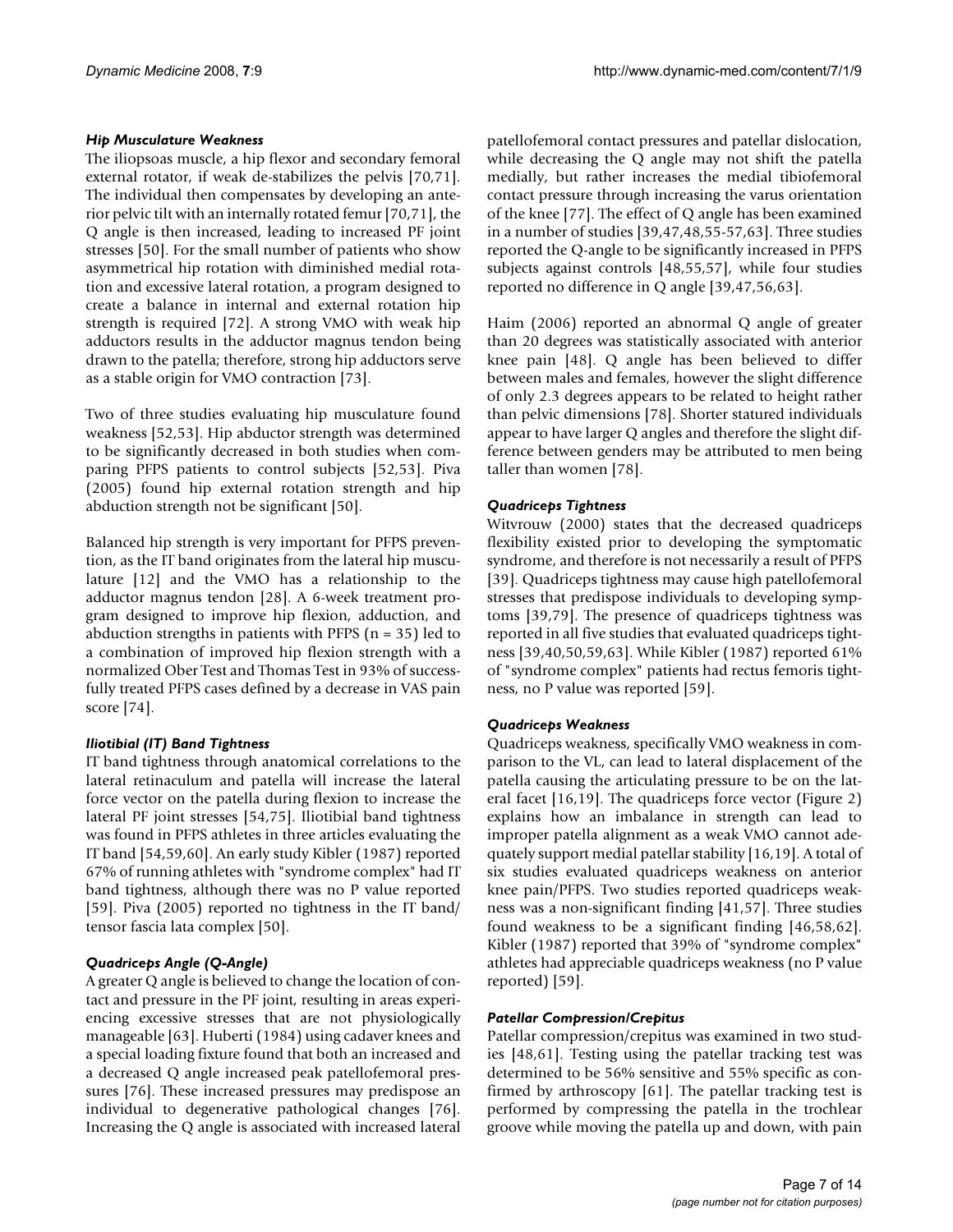during the test indicating a positive result for chondromalacia [61]. Haim (2006) found patellofemoral crepitation significantly associated with reduced mobility in PFPS patients [48]. Crepitus alone may be a non-specific finding [75], and therefore may not be useful as a potential risk factor based on the current research.

## *Patellar Mediolateral Glide/Mobility*

While two studies reported reduced patellar mobility in PFPS patients [48,60], Witvrouw (2000) reported that medial, lateral, and total patellar mobility were greater in PFPS, however the findings were not significant [39]. After assessment of the research of patellar glide/mobility as a risk for PFPS, data appears to be inconclusive at the current time.

## *Patellar Tilting*

Excess patellar tilting laterally can lead to patellar medial hypomobility resulting in high stresses between the lateral facet of the patella and the lateral trochlea [75]. Excessive tightness of the lateral structures inhibits the patella from reentering the trochlear groove when the pathologic lateral tilt is in excess of 20 degrees when the knee is in extension as measured by CT scan [19]. Haim (2006) reported a positive patellar tilt was significant for PFPS subjects compared to controls with 92% specificity and 43% sensitivity [48].

## **Discussion**

#### *Recommendations for Pre-Diagnostic Physical Examination*

A number of identifiable and diagnostically accurate risk factors exist that can be determined without radiographic imaging (Table 2) [75]. General visualization of the patellar movement through flexion extension may be helpful in detecting malalignment if there is a "J sign" [80,81] as result of lateral retinacular tightness or medial retinacular weakness. Decreased quadriceps flexibility, specifically rectus femoris tightness, can be assessed by using the Ely Test [82].

Decreased IT band flexibility is evaluated using the Ober Test [74,79]. Decreased hip flexor flexibility is assessed using the Thomas Test [74,83-85]. Weak hip abductors are evaluated using the Trendelenburg Test [86].

A Q angle measurement in excess of 20 degrees may increase PFPS risk [48], however studies have demonstrated slight differences in Q angle between PFPS and control at lower Q angle values [55,57].

Weak quadriceps or quadriceps atrophy can be determined visually or by using a tape-measure to check for asymmetry between sides. Quadriceps circumference is measured proximal to the patella. The diagnostic parameters have not been well-defined, as the level of atrophy may be minimal [58], however athletes should have near bilateral symmetry. Utilizing the quadriceps atrophy criteria may be left to the opinion of the clinician as to whether there is enough quadriceps tone or if the asymmetry warrants a prehabilitation program prescription.

Altered VMO muscle reflex time compared to VL is assessed by simultaneous VMO and VL palpation during knee extension. In normal patients, no timing difference between the contraction of the VMO and VL exists. In some patients, a marked delayed onset of VMO is evident on palpation [1]. Electromyography using skin electrodes over the VMO and VL could be used to more accurately ascertain the reflex time difference during an elicited patellar tendon reflex using a reflex hammer [39], however this may not be feasible financially for most clinicians.

Decreased vertical jump is assessed by direct measurement, preferably using a Vertec device, however the criteria for jump height, type of jump surface, and specific testing technique are not developed well enough for prediagnostic use. Rather, comparison with previous vertical jump testing and a decrease in performance may indicate decreased power production which may translates to an increased risk for developing PFPS [39]. Other functional tests can be performed (see Additional File 1: Review of Potential Patellofemoral Pain Syndrome Risk Factors), however the vertical jump test is a practical way to track athletic progress as a prehabilitation is initiated.

Generalized ligamentous laxity is determined by a variety of tests listed in Table 2. Having any generalized ligamentous laxity characteristics may be a positive indication for PFPS prehabilitation, as studies have showed a significant correlation with generalized ligamentous laxity tests and symptomatic PFPS [39,64,75].

A patellar tilt test can also show lateral retinacular tightness if the lateral patella cannot be raised to horizontal while compressing the medial patella posteriorly [39,80]. There is still the clinician's opinion as to whether or not the athlete has a hypomobile patella even if the criteria are not met. Other pre-diagnostic criteria may be developed or the current criteria altered as larger prospective PFPS studies are conducted and more information is learned. Radiographic measurements are more accurate, but cost effectiveness is a concern.

## *Proposed Prehabilitation Intervention*

The prehabilitation program is derived from common practices in PFPS rehabilitation and from strength and conditioning trends designed to increase power output, create balanced strength, and reduce overuse injuries asso-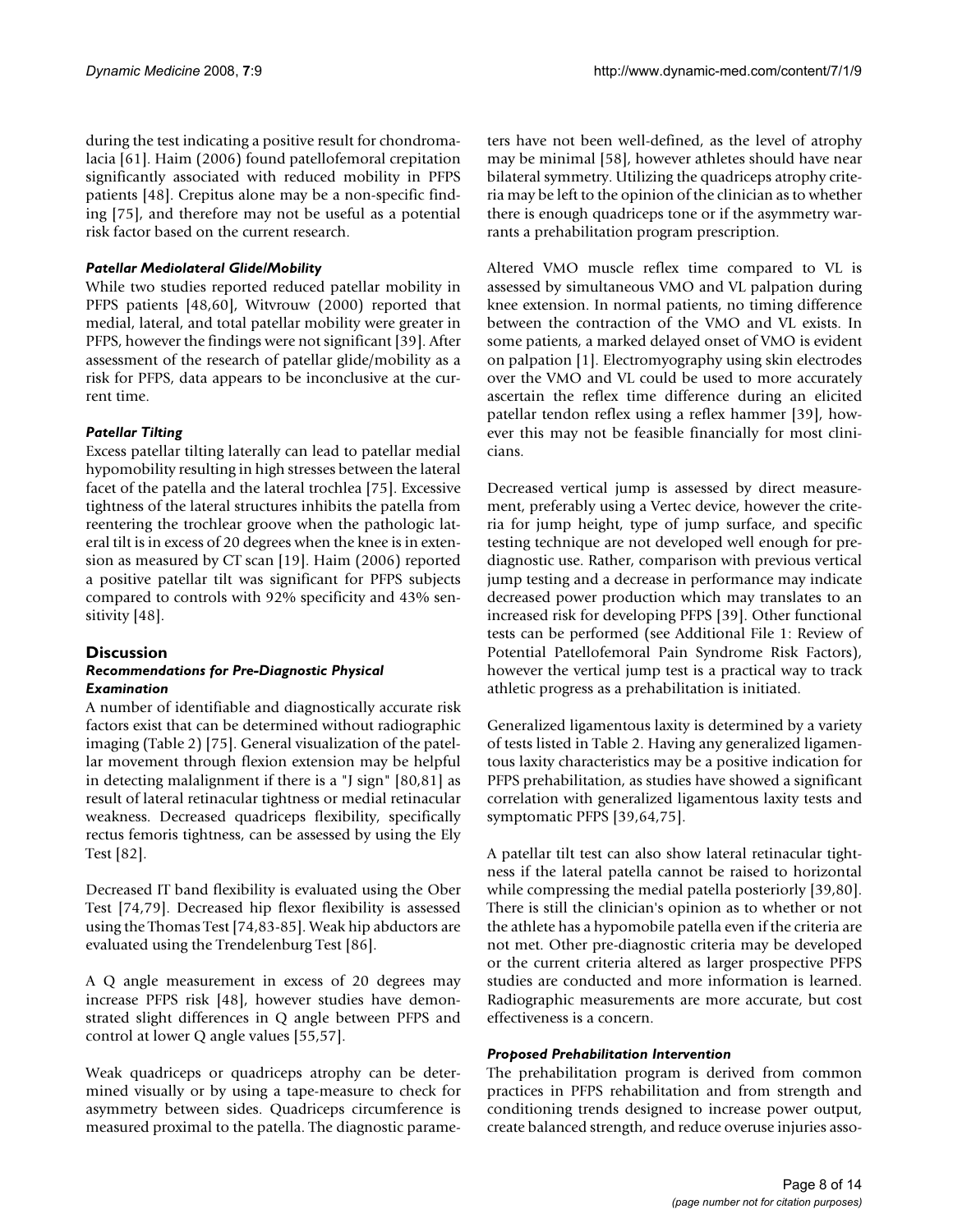| Table 2: Pre-Diagnostic Evaluation for Patellofemoral Pain Syndrome (PFPS) |
|----------------------------------------------------------------------------|
|----------------------------------------------------------------------------|

| Pre-Diagnostic Criteria                          | <b>Risk Factor Evaluated</b>                                                                        | <b>Instructions</b>                                                                                                                                                                                                                                                                         |
|--------------------------------------------------|-----------------------------------------------------------------------------------------------------|---------------------------------------------------------------------------------------------------------------------------------------------------------------------------------------------------------------------------------------------------------------------------------------------|
| "  Sign" Visualization [80,81]                   | Deviation of the patella as the patella<br>engages in the trochlea                                  | • Clinician visualizes the medial deviation during early flexion and the inverted "J" movement<br>of the patella due to tightness of the lateral retinaculum or VMO dysfunction.<br>• A positive "J sign" involves lateral deviation of the patella during the terminal extension<br>phase. |
| Ely Test $[82]$                                  | Decreased quadriceps flexibility,<br>specifically the rectus femoris muscle                         | • Athlete lies prone while passive flexion of the athlete's knee is produced for full static ROM<br>with pressure placed on distal 1/3 of lower leg over the tibia.                                                                                                                         |
|                                                  |                                                                                                     | • Examiner places other hand over the region of the intertrochanteric line of the anterior<br>femur.                                                                                                                                                                                        |
|                                                  |                                                                                                     | • If knee flexion causes the athlete's hip on the same side to have a spontaneous flexion<br>contracture, the rectus femoris is deemed to be tight.                                                                                                                                         |
|                                                  |                                                                                                     | • A comparison should be made between both legs.                                                                                                                                                                                                                                            |
| Ober Test [74]                                   | Tight Iliotibial (IT) band                                                                          | • The patient is sidelying with the top leg in knee flexion and the bottom knee extended.<br>• The clinician stabilizes the pelvis with one hand and grasps the ankle to guide the lower<br>extremity with knee flexion into hip extension.                                                 |
|                                                  |                                                                                                     | • The upper leg is abducted and extended to keep the thigh in line with the body.                                                                                                                                                                                                           |
|                                                  |                                                                                                     | • A positive test is when the leg does not adduct pain-free medially past the midline, and may<br>indicate a tight IT band.                                                                                                                                                                 |
| Thomas Test [74,83-85]                           | Poor hip flexor flexibility                                                                         | • The patient lies supine with one leg in hip/knee extension with ankle dorsiflexed.                                                                                                                                                                                                        |
|                                                  |                                                                                                     | . The other leg is in hip/knee flexion with ankle dorsiflexed.                                                                                                                                                                                                                              |
|                                                  |                                                                                                     | • The clinician pushes in the region of the tibial tubercle to create greater hip flexion.                                                                                                                                                                                                  |
|                                                  |                                                                                                     | • The patient attempts to gain the greatest (ROM) in hip flexion, while keeping the opposite<br>leg firmly on the ground or examination table.                                                                                                                                              |
|                                                  |                                                                                                     | • If the iliopsoas is tight, the opposite leg with show initiation of hip flexion through a flexion<br>contracture.                                                                                                                                                                         |
| Trendelenburg Test [86]                          | Weak hip abductors                                                                                  | • Clinician observes the patient standing on one leg. • A positive test is a noticeable drop in<br>the pelvis on the opposite side due to hip instability or weak abductors.                                                                                                                |
| Quadriceps Atrophy [58]                          | Quadriceps circumference asymmetry                                                                  | • Clinician determines visually or by using a tape-measurement proximal to the patella.                                                                                                                                                                                                     |
| Altered VMO/VL Response Time<br>Ш                | Altered VMO muscle reflex time<br>compared to VL                                                    | . Clinician's hands are placed on both the muscle belly of the VMO and the VL while the knee<br>is in extension.                                                                                                                                                                            |
|                                                  |                                                                                                     | • Patient is asked to contract the quadriceps group while the clinical feels for a timing<br>difference between VMO and VL contraction.                                                                                                                                                     |
|                                                  |                                                                                                     | • In a normal patient, no timing difference between the contraction of the VMO and VL exists.<br>A positive test is a marked delayed onset of the VMO muscle on palpation.                                                                                                                  |
| Vertical Jump/Poor Power<br>Production [39]      | Reduction of power production capacity<br>or poor overall lower body force<br>production potential. | • Vertical jump analysis can be performed using a Vertec Device.                                                                                                                                                                                                                            |
|                                                  |                                                                                                     | • Parameters are not well defined; however any decrease in vertical jump testing shows<br>decreased power production potential. Care must be taken to perform the test in same test<br>environment conditions as different locations and techniques will change outcome.                    |
| Q Angle Measurement [48,55]                      | Excessive Q angle (greater than 20<br>degrees)                                                      | • Patient stands with the knee in full extension [48].                                                                                                                                                                                                                                      |
|                                                  |                                                                                                     | • Q angle is formed by the line connecting the ASIS and the center of the patella intersects the<br>line connecting the center of the patella with the middle of the anterior tuberosity.                                                                                                   |
|                                                  |                                                                                                     | • A Q angle measurement in excess of 20 degrees may lead patient to be at a higher risk for<br>PFPS.                                                                                                                                                                                        |
| Generalized Ligamentous Laxity<br>[39,64,75,103] | Generalized ligamentous laxity                                                                      | • Either:                                                                                                                                                                                                                                                                                   |
|                                                  |                                                                                                     | · Passive 5th finger digit dorsiflexion beyond 90 degrees.                                                                                                                                                                                                                                  |
|                                                  |                                                                                                     | • Passive apposition of the thumb to the flexor forearm.                                                                                                                                                                                                                                    |
|                                                  |                                                                                                     | <sup>o</sup> Elbow hyperextension in excess of 10 degrees.                                                                                                                                                                                                                                  |
|                                                  |                                                                                                     | <sup>o</sup> Knee hyperextension beyond 10 degrees.                                                                                                                                                                                                                                         |
|                                                  |                                                                                                     | • Ability to place the palms of the hands on the floor while maintaining forward flexion of<br>the trunk with knees straight.                                                                                                                                                               |
|                                                  |                                                                                                     | • Having any positive generalized ligamentous laxity characteristics may make the patient<br>higher risk for PFPS.                                                                                                                                                                          |
| Patellar Tilt [39,80]                            | Lateral retinacular tightness                                                                       | • Lateral retinacular tightness is determined if the lateral patella cannot be raised to horizontal<br>while compressing the medial patella posteriorly.                                                                                                                                    |
|                                                  |                                                                                                     | • Excessive patellar tilt can be considered positive by the clinician's clinical experience<br>regardless of meeting the exact criteria.                                                                                                                                                    |

\* Based on research presented by S. Dixit 2007, T.F. Tyler 2006, R.H. Miller 1998, B.B. Phillips 1998, A. Haim 2006, E. Witvrouw 2000, C.E. Cook 2007, M.F. Davis 2005, M.L.<br>Ireland 2003, M.J. Callaghan 2004, G.A. Malanga 2

Abbreviations: ASIS- anterior superior iliac spine; IT- iliotibial; ROM- range of motion; VL- vastus lateralis; VMO- vastus medialis obliquus

ciated with symptomatic PFPS (Tables 3 and Additional File 2: Patellofemoral Pain Syndrome (PFPS) Exercises and Prescription Recommendations and Instructions). As with diagnosis, it is important to consider factors in a joint proximal and in a joint distal to the joint of interest. The program consists of a general dynamic warm-up, stretching (13 total), power exercises (1 total), multi-joint exercises (2 total), and isolation exercises (1 total) for each of the defined muscle groups. Isolation exercises described have a major effect on a single muscle group, although have minor effects on other muscle groups as a true isolation is difficult to achieve during exercise. Athletes are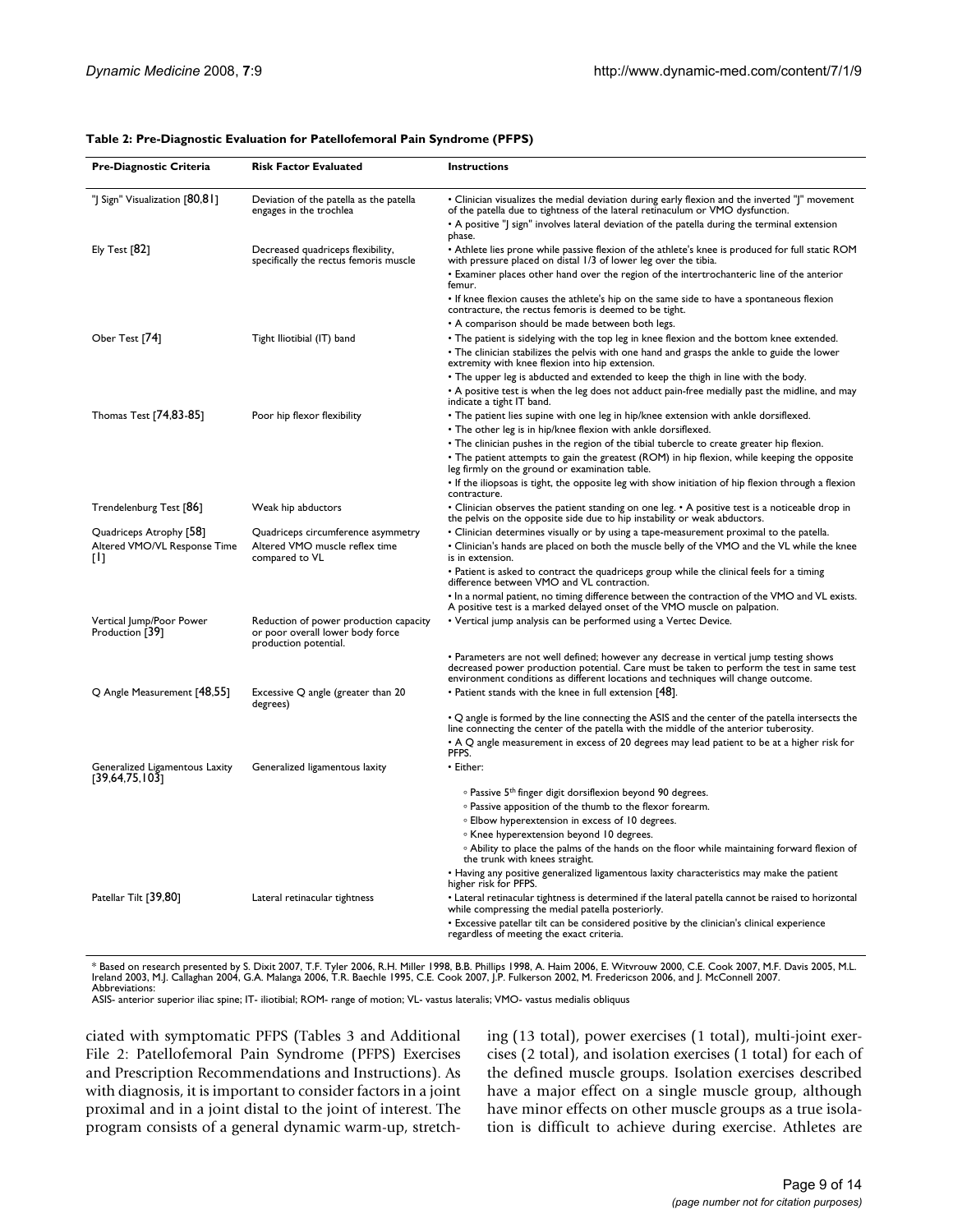encouraged to incorporate this program 3 days per week at rehabilitation intensity levels [light (50% intensity of 1 repetition maximum (1 RM)/heavy (60% intensity of 1 RM)/moderate (55% intensity of 1 RM)], as a supplement to general weight lifting and stretching activities. This intensity is in contrast to "heavy week" training in which the strength and conditioning professional or certified athletic trainer prescribed intensity levels reach up to or near a 1 RM. A variety of general weight lifting programs are outlined by the National Strength and Conditioning Association (NSCA) [69] and should be the primary program of the athlete, with the PFPS prehabilitation program serving as additional, less intense exercises performed to develop symmetrical lower body strength and flexibility. The proposed program is based on a nonlinear periodization model and can be made flexible based on athletic training demands. A 1 RM can be determined by a formal maximal weight lift if the athlete demonstrates proper form for a back squat and leg press. The athlete should not experience pain during the 1 RM lift. Other exercises listed in Additional File 2: Patellofemoral Pain Syndrome (PFPS) Exercises and Prescription Recommendations and Instructions require the athlete and fitness practitioner to determine an appropriate weight that pushes the athlete at a targeted rate of perceived exertion (Borg RPE scale) [87]. The 1 RM lift for exercises such as lunges, resistance band training, Romanian Dead Lift (RDL), and box jumps also involve RPE, rather than by actual maximal lift.

Once identified as "at risk for developing symptomatic PFPS", the athlete should 1) continually perform the prehabilitation program as long as the athlete wishes to remain physically active, with 2) periodic vertical jump testing to ensure there is no decrease in power production. Due to bone growth changing the lower leg moment of inertia in children [88], the prehabilitation program may not be necessary or appropriate for anterior knee pain prevention in skeletally immature individuals.

Dynamic and static methods of stretching increase both ROM and flexibility for injury prevention, and are both incorporated in rehabilitation [89]. Dynamic stretching is performed during the general dynamic warm-up (Table 3) taught by the certified athletic trainer or strength and conditioning specialist [69]. Dynamic stretching involves

| Dynamic Warm-Up                                     | General dynamic warm-up designed by the strength coach or certified athletic trainer.<br>Sample Dynamic Warm-up:<br>High-Knee March, Toe Jogging, Straight Leg Jogging, "Butt-Kickers", High Knee Skip, Side-Shuffles, Forward<br>Lunge-Walk, High Knee Run, Increasing Intensity 65%-100% 10 yd sprints) |  |  |
|-----------------------------------------------------|-----------------------------------------------------------------------------------------------------------------------------------------------------------------------------------------------------------------------------------------------------------------------------------------------------------|--|--|
| <b>PFPS Stretches</b>                               | Thomas Test Stretch/Single Leg Sprinter Stretch                                                                                                                                                                                                                                                           |  |  |
|                                                     | Ely Test Stretch/Prone Quadriceps Stretch                                                                                                                                                                                                                                                                 |  |  |
|                                                     | <b>Ober Test Stretch</b>                                                                                                                                                                                                                                                                                  |  |  |
|                                                     | Supine Active Isolated Stretching (AIS) Gastrocnemius Stretch                                                                                                                                                                                                                                             |  |  |
|                                                     | Supine AIS Dorsiflexion Hamstring Stretch                                                                                                                                                                                                                                                                 |  |  |
|                                                     | Supine AIS Plantarflexion Hamstring Stretch                                                                                                                                                                                                                                                               |  |  |
|                                                     | Long AIS Adductors Stretch                                                                                                                                                                                                                                                                                |  |  |
|                                                     | Four Point Stretch                                                                                                                                                                                                                                                                                        |  |  |
|                                                     | Hip Internal Rotation                                                                                                                                                                                                                                                                                     |  |  |
|                                                     | Hip External Rotation                                                                                                                                                                                                                                                                                     |  |  |
|                                                     | Figure-of-Four Stretch                                                                                                                                                                                                                                                                                    |  |  |
|                                                     | Lying Iliotibial (IT) Band Stretch                                                                                                                                                                                                                                                                        |  |  |
|                                                     | Seated Iliotibial (IT) Band Stretch                                                                                                                                                                                                                                                                       |  |  |
| <b>Power Exercise</b>                               | Box Jumps/Resisted Squat Jumps                                                                                                                                                                                                                                                                            |  |  |
| Multi Joint                                         | 40 deg Knee Flexion Squat/60 deg Knee Flexion Leg Press                                                                                                                                                                                                                                                   |  |  |
|                                                     | Forward Lunge/Step-Ups                                                                                                                                                                                                                                                                                    |  |  |
| <b>Isolation Hamstrings</b>                         | Romanian Dead Lift (RDL)/Back Extension                                                                                                                                                                                                                                                                   |  |  |
| <b>Isolation Quadriceps</b>                         | Bridges/Closed Kinetic Chain Terminal Knee Extensions                                                                                                                                                                                                                                                     |  |  |
| <b>Isolation Hip Abductors/</b><br><b>Adductors</b> | Manual Resistance (MR) or Thera-band Hip Abductor/Adductor                                                                                                                                                                                                                                                |  |  |

**Table 3: Patellofemoral Pain Syndrome (PFPS) Exercise Prescription Supplement Overview**

\*Based on research by T.R. Baechle 1995, T.F. Tyler 2006, B.B. Phillips 1998, C.E. Cook 2007, W.E. Prentice 2001, M.B. Roush 2000, K. Crossley 2002, N. Curtis 1995, J. McConnell 2007, and A.L. Mattes 2006.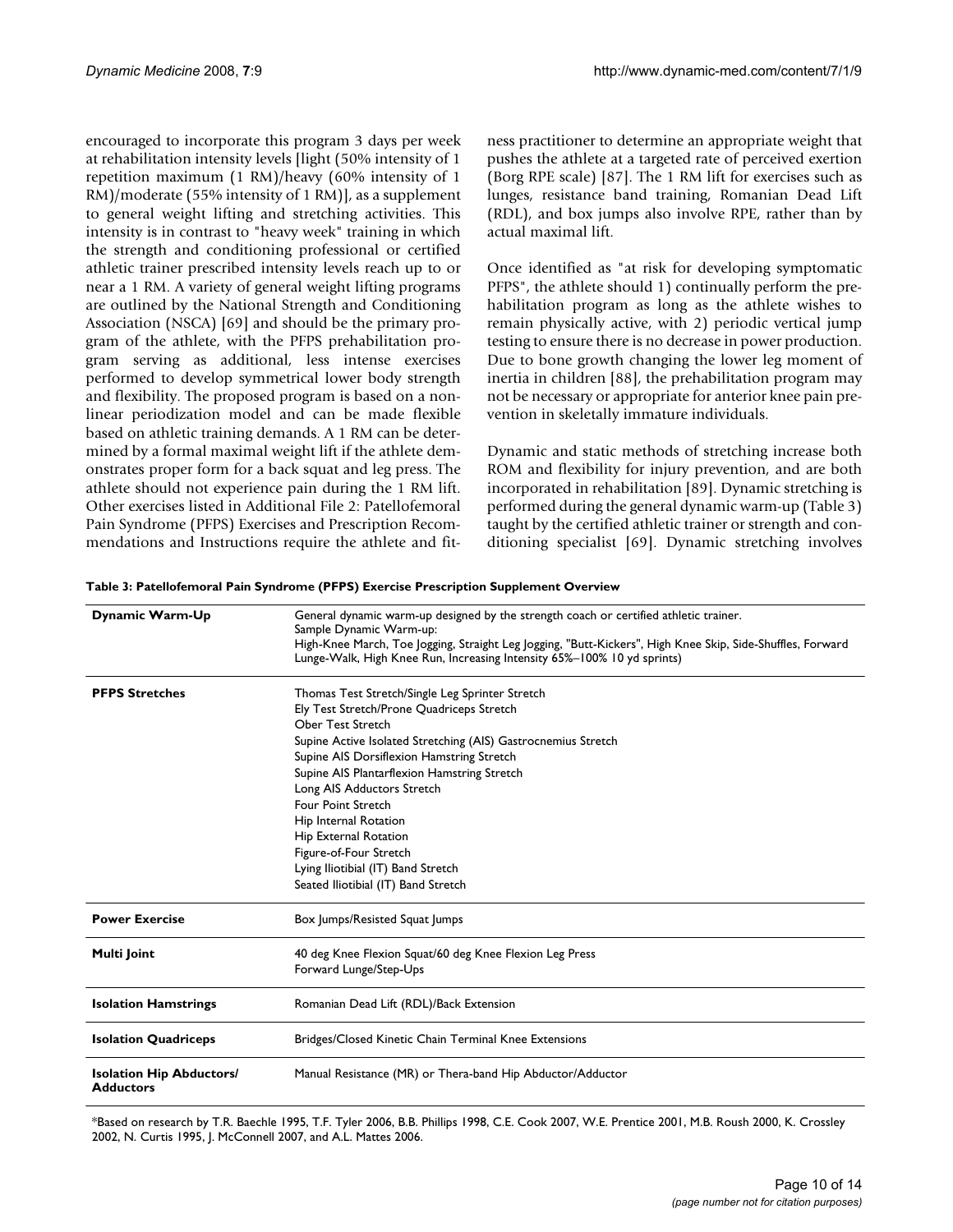controlled movements that gradually increase in speed and range of motion, mimicking the athletic activity to follow so as to increase muscle memory [69]. This is in contrast to ballistic stretching which uses the momentum of a moving limb in a spring-like manner, attempting to force it beyond its normal range of motion [69]. The dynamic warm-up does not include any ballistic stretching, as ballistic stretching has been associated with injury [69]. Static stretching and Active Isolated Stretching (AIS) are performed after the dynamic warm-up [69,90]. Stretching the IT Band, hamstrings, quadriceps, hip adductors, hip abductors, hip external rotators, hip internal rotators, quadriceps, gastrocnemius/soleus, and hip flexors is prescribed for PFPS rehabilitation and therefore is appropriate for prehabilitation [16,74,79,89,91,92].

Power exercises, such as the power clean, snatch, or push jerk, can increase power production if the athlete has the proper instruction and equipment available [69]. The power clean is an Olympic style lift that involves a quick and forceful lift of a bar off the ground to the final position in front of the shoulders through one movement [69]. The snatch is an Olympic style lift that involves quickly and forcefully lifting a bar off the floor to an overhead position in one uninterrupted motion, ending with the elbows in full extension [69]. The push jerk involves rapidly moving the bar from the shoulders to an overhead position using an explosive extension of the hips and knees to accelerate the bar to its final overhead position ending with elbows extended. [69]. Due to the potential for injury from improperly performing Olympic lifting exercises, the box jump and resisted squat jump are included in the supplemental program to improve power output [69]. It is recommended these exercises be performed on an Olympic-style platform with hard-soled shoes, preferably Olympic-style weight lifting shoes.

Rehabilitation protocols have determined that both closed kinetic chain (CKC) and open kinetic chain (OKC) do not create supraphysiologic stresses and are advantageous to the individual with PFPS [28,91,93]. Lower body CKC exercises involve many muscle groups, are typically weight bearing and involve the foot remaining in a fixed position without movement. Examples include the back squat and leg press. CKC exercises are considered superior for athletic purposes [93] based on mimicking functional movements in sport and involving many muscle groups.

In comparison, lower body OKC exercises isolate a specific muscle, are typically non-weight bearing and involve free movement of the foot. Examples include straight leg raises and knee extensions. Both CKC and OKC are included in PFPS rehabilitation programs [91,92,94], with adjusted ranges of motion on traditional exercises (Additional File 2: Patellofemoral Pain Syndrome (PFPS)

Exercises and Prescription Recommendations and Instructions).

VMO training is important to improve VL and VMO onset timing differences [95]. Retraining the vasti with eccentric exercises such as squats has been noted to improve PFPS rehabilitation outcomes [96]. VMO muscle isolation has been difficult to prove possible without the use of electrode stimulation [97], however it is generally believed that VMO activity is greater with the hip in external rotation [97]. Hip external rotators have been determined to be weaker in PFPS patients as diagnosed by the single-leg squat test, therefore loading in external rotation is beneficial [13], even if there is no added benefit to the VMO. Many protocols have successfully emphasized the use of a 10 o'clock and 2 o'clock (between 30–45 degrees) position of femoral external rotation [98].

The hip's external/internal rotation, flexion/extension, and abduction/adduction groups need to be both stretched and strengthened [74,79,89,91,99,100]. Isolation exercises for these groups, as well as multi-joint exercises that focus on eccentric loading and isometric contraction, are important [99].

Historically, patellar taping has been advocated in treating PFPS patients to increase VMO activity and decrease VL activity [101]. In asymptomatic individuals the data are limited and conflicting, with patellar taping noted to be effective [102] or detrimental [101], therefore the prehabilitation program does not promote use of patellar taping until supported by additional research.

# **Summary**

In skeletally mature patients, anatomical abnormalities may be pre-diagnosed during the Preparticipation Screening Evaluation (PPSE) by using the evidence-based criteria for potential PFPS risk factors. The clinician with a proper knowledge of the neurovascular, bony, and muscular anatomy has the knowledge to appropriately assess malalignment of the PF joint and therefore perform a screening physical examination for PFPS based on potential risk factors. The anatomy section also serves as a reference point to 1) explain exactly how anatomical deviations can potentiate PFPS pathogenesis and 2) stimulate thought about other possible therapies, including addressing vascular insufficiency and neuropathic pain. In an effort to prevent the onset of debilitating knee pain, a positive finding in any pre-diagnostic category or asymptomatic PFPS that concerns the physician results in prophylactic treatment prescribing a prehabilitation exercise protocol based upon proven, successful rehabilitation techniques that create balanced lower body strength, increased flexibility, and increased power production. As more research is conducted on PFPS risk factors and potential risk fac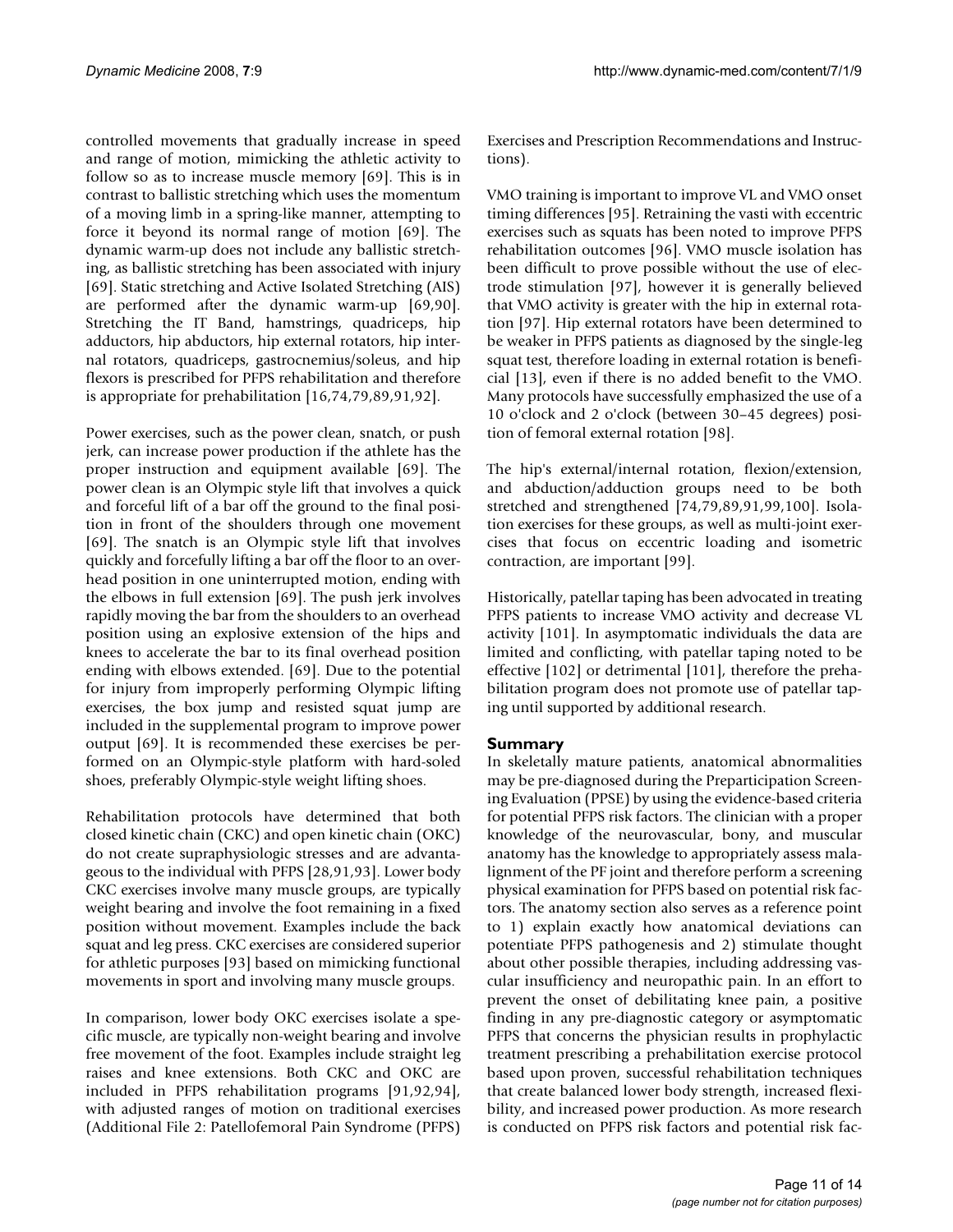tors, the pre-diagnostic criteria should be updated and changes made to the supplemental prehabilitation program. By conducting prospective cohort studies in healthy individuals, research could determine whether the risk factors listed in this article serve to initiate or contribute to PFPS, or rather result from PFPS development. The proposed supplemental prehabilitation program offers a safe and effective means to develop balanced lower body strength and flexibility in any individual and should be considered along with a more intense strength training program as necessary for injury prevention and performance enhancement. The proposed program is to be understood as an example of a possible program, other programs can be made that accomplish a similar task of attempting to prevent PFPS. Practitioners are encouraged to alter the program to make it more specific to the athlete and utilize available resources.

#### **Abbreviations**

AIS: Active isolated stretch; Deg: degree(s); MR: Manual resistance; RDL: Romanian dead lift; Yd: Yard

#### **Competing interests**

The authors declare that they have no competing interests.

#### **Authors' contributions**

GRW conceptualized the idea of the pre-diagnostic criteria, prehabilitation exercise protocol, and was the principal author of the manuscript, AYM was responsible for significant reviewing and assistance with the writing and final formatting of the article.

## **Additional material**

## **Additional file 1**

*Review of Potential Patellofemoral Pain Syndrome Risk Factors. Comprehensive table of the articles discussed in the results section of the manuscript that review the potential risk factors for Patellofemoral Pain Syndrome.*

Click here for file

[\[http://www.biomedcentral.com/content/supplementary/1476-](http://www.biomedcentral.com/content/supplementary/1476-5918-7-9-S1.doc) 5918-7-9-S1.doc]

# **Additional file 2**

*Patellofemoral Pain Syndrome (PFPS) Exercises and Prescription Recommendations and Instructions. Table of recommendations and instructions for exercises and stretches suggested to possibly prevent Patellofemoral Pain Syndrome.*

Click here for file

[\[http://www.biomedcentral.com/content/supplementary/1476-](http://www.biomedcentral.com/content/supplementary/1476-5918-7-9-S2.doc) 5918-7-9-S2.doc]

#### **Acknowledgements**

The authors would like to acknowledge Dr. Stanley Jacobson, PhD of the Tufts University School of Medicine, Department of Anatomy and Cellular Biology for the Cadaver Patellofemoral Computed Tomography Scan and the VolView cadaver image.

#### **References**

- 1. Witvrouw E, Werner S, Mikkelsen C, Van Tiggelen D, Berghe L Vanden, Cerulli G: **[Clinical classification of patellofemoral pain](http://www.ncbi.nlm.nih.gov/entrez/query.fcgi?cmd=Retrieve&db=PubMed&dopt=Abstract&list_uids=15703965) [syndrome: guidelines for non-operative treatment.](http://www.ncbi.nlm.nih.gov/entrez/query.fcgi?cmd=Retrieve&db=PubMed&dopt=Abstract&list_uids=15703965)** *Knee Surg Sports Traumatol Arthrosc* 2005, **13(2):**122-130.
- 2. Besier TF, Gold GE, Beaupre GS, Delp SL: **[A modeling framework](http://www.ncbi.nlm.nih.gov/entrez/query.fcgi?cmd=Retrieve&db=PubMed&dopt=Abstract&list_uids=16286863) [to estimate patellofemoral joint cartilage stress in vivo.](http://www.ncbi.nlm.nih.gov/entrez/query.fcgi?cmd=Retrieve&db=PubMed&dopt=Abstract&list_uids=16286863)** *Med Sci Sports Exerc* 2005, **37(11):**1924-1930.
- 3. Kettunen JA, Visuri T, Harilainen A, Sandelin J, Kujala UM: **[Primary](http://www.ncbi.nlm.nih.gov/entrez/query.fcgi?cmd=Retrieve&db=PubMed&dopt=Abstract&list_uids=15756617) [cartilage lesions and outcome among subjects with patel](http://www.ncbi.nlm.nih.gov/entrez/query.fcgi?cmd=Retrieve&db=PubMed&dopt=Abstract&list_uids=15756617)[lofemoral pain syndrome.](http://www.ncbi.nlm.nih.gov/entrez/query.fcgi?cmd=Retrieve&db=PubMed&dopt=Abstract&list_uids=15756617)** *Knee Surg Sports Traumatol Arthrosc* 2005, **13(2):**131-134.
- 4. Gerbino PG 2nd, Griffin ED, d'Hemecourt PA, Kim T, Kocher MS, Zurakowski D, Micheli LJ: **[Patellofemoral pain syndrome: evalu](http://www.ncbi.nlm.nih.gov/entrez/query.fcgi?cmd=Retrieve&db=PubMed&dopt=Abstract&list_uids=16428949)[ation of location and intensity of pain.](http://www.ncbi.nlm.nih.gov/entrez/query.fcgi?cmd=Retrieve&db=PubMed&dopt=Abstract&list_uids=16428949)** *Clin J Pain* 2006, **22(2):**154-159.
- 5. Kannus P, Aho H, Jarvinen M, Niittymaki S: **[Computerized record](http://www.ncbi.nlm.nih.gov/entrez/query.fcgi?cmd=Retrieve&db=PubMed&dopt=Abstract&list_uids=3812865)[ing of visits to an outpatient sports clinic.](http://www.ncbi.nlm.nih.gov/entrez/query.fcgi?cmd=Retrieve&db=PubMed&dopt=Abstract&list_uids=3812865)** *Am J Sports Med* 1987, **15(1):**79-85.
- 6. Kannus P, Natri A, Paakkala T, Jarvinen M: **[An outcome study of](http://www.ncbi.nlm.nih.gov/entrez/query.fcgi?cmd=Retrieve&db=PubMed&dopt=Abstract&list_uids=10199273) [chronic patellofemoral pain syndrome. Seven-year follow-up](http://www.ncbi.nlm.nih.gov/entrez/query.fcgi?cmd=Retrieve&db=PubMed&dopt=Abstract&list_uids=10199273) [of patients in a randomized, controlled trial.](http://www.ncbi.nlm.nih.gov/entrez/query.fcgi?cmd=Retrieve&db=PubMed&dopt=Abstract&list_uids=10199273)** *J Bone Joint Surg Am* 1999, **81(3):**355-363.
- 7. Dehaven KE, Dolan WA, Mayer PJ: **[Chondromalacia patellae in](http://www.ncbi.nlm.nih.gov/entrez/query.fcgi?cmd=Retrieve&db=PubMed&dopt=Abstract&list_uids=420389) [athletes. Clinical presentation and conservative manage](http://www.ncbi.nlm.nih.gov/entrez/query.fcgi?cmd=Retrieve&db=PubMed&dopt=Abstract&list_uids=420389)[ment.](http://www.ncbi.nlm.nih.gov/entrez/query.fcgi?cmd=Retrieve&db=PubMed&dopt=Abstract&list_uids=420389)** *Am J Sports Med* 1979, **7(1):**5-11.
- 8. Whitelaw GP, Rullo DJ, Markowitz HD, Marandola MS, DeWaele MJ: **[A conservative approach to anterior knee pain.](http://www.ncbi.nlm.nih.gov/entrez/query.fcgi?cmd=Retrieve&db=PubMed&dopt=Abstract&list_uids=2766612)** *Clin Orthop* 1989:234-237.
- 9. Heidt RS Jr, Sweeterman LM, Carlonas RL, Traub JA, Tekulve FX: **[Avoidance of soccer injuries with preseason conditioning.](http://www.ncbi.nlm.nih.gov/entrez/query.fcgi?cmd=Retrieve&db=PubMed&dopt=Abstract&list_uids=11032220)** *Am J Sports Med* 2000, **28(5):**659-662.
- 10. Dvorak J, Junge A, Chomiak J, Graf-Baumann T, Peterson L, Rosch D, Hodgson R: **[Risk factor analysis for injuries in football players.](http://www.ncbi.nlm.nih.gov/entrez/query.fcgi?cmd=Retrieve&db=PubMed&dopt=Abstract&list_uids=11032110) [Possibilities for a prevention program.](http://www.ncbi.nlm.nih.gov/entrez/query.fcgi?cmd=Retrieve&db=PubMed&dopt=Abstract&list_uids=11032110)** *Am J Sports Med* 2000, **28(5 Suppl):**S69-74.
- 11. Utting MR, Davies G, Newman JH: **[Is anterior knee pain a predis](http://www.ncbi.nlm.nih.gov/entrez/query.fcgi?cmd=Retrieve&db=PubMed&dopt=Abstract&list_uids=16146626)[posing factor to patellofemoral osteoarthritis?](http://www.ncbi.nlm.nih.gov/entrez/query.fcgi?cmd=Retrieve&db=PubMed&dopt=Abstract&list_uids=16146626)** *Knee* 2005, **12(5):**362-365.
- 12. Miller RH: **Knee Injuries.** In *Campbell's Operative Orthopaedics Volume 2*. 9th edition. Edited by: Canale ST. Boston, MA: Mosby; 1998:1113-1299.
- 13. Fulkerson JP: **[Diagnosis and treatment of patients with patel](http://www.ncbi.nlm.nih.gov/entrez/query.fcgi?cmd=Retrieve&db=PubMed&dopt=Abstract&list_uids=12016090)[lofemoral pain.](http://www.ncbi.nlm.nih.gov/entrez/query.fcgi?cmd=Retrieve&db=PubMed&dopt=Abstract&list_uids=12016090)** *Am J Sports Med* 2002, **30(3):**447-456.
- 14. Jaggers JR, Simpson CD, Frost KL, Quesada PM, Topp RV, Swank AM, Nyland JA: **[Prehabilitation before knee arthroplasty increases](http://www.ncbi.nlm.nih.gov/entrez/query.fcgi?cmd=Retrieve&db=PubMed&dopt=Abstract&list_uids=17530958) [postsurgical function: a case study.](http://www.ncbi.nlm.nih.gov/entrez/query.fcgi?cmd=Retrieve&db=PubMed&dopt=Abstract&list_uids=17530958)** *J Strength Cond Res* 2007, **21(2):**632-634.
- 15. Jordaan G, Schwellnus MP: **[The incidence of overuse injuries in](http://www.ncbi.nlm.nih.gov/entrez/query.fcgi?cmd=Retrieve&db=PubMed&dopt=Abstract&list_uids=7984296) [military recruits during basic military training.](http://www.ncbi.nlm.nih.gov/entrez/query.fcgi?cmd=Retrieve&db=PubMed&dopt=Abstract&list_uids=7984296)** *Mil Med* 1994, **159(6):**421-426.
- 16. McConnell J: **[Rehabilitation and nonoperative treatment of](http://www.ncbi.nlm.nih.gov/entrez/query.fcgi?cmd=Retrieve&db=PubMed&dopt=Abstract&list_uids=17505325) [patellar instability.](http://www.ncbi.nlm.nih.gov/entrez/query.fcgi?cmd=Retrieve&db=PubMed&dopt=Abstract&list_uids=17505325)** *Sports Med Arthrosc* 2007, **15(2):**95-104.
- 17. Davis MF, Davis PF, Ross DS: *Expert Guide to Sports Medicine* Philadelphia, PA: American College of Physicians; 2005.
- 18. Tecklenburg K, Dejour D, Hoser C, Fink C: **Bony and cartilaginous anatomy of the patellofemoral joint.** *Knee Surgery, Sports Traumatology, Arthroscopy* 2006, **14(3):**235-240.
- 19. Amis AA: **Current concepts on anatomy and biomechanics of patellar stability.** *Sports Medicine & Arthroscopy Review* 2007, **15(2):**48-56.
- 20. Shim SS, Leung G: **Blood Supply of the Knee Joint: A Microangiographic Study in Children and Adults.** *Clinical Orthopaedics & Related Research* 1986:119-125.
- 21. Moore KL, Dalley AF: **Lower Limb.** In *Clinically Oriented Anatomy* 5th edition. Edited by: Moore KL, Dalley AF. Philadelphia, PA: Lippincott Williams & Wilkins; 2006:555-724.
- 22. Naslund J, Walden M, Lindberg LG: **[Decreased pulsatile blood](http://www.ncbi.nlm.nih.gov/entrez/query.fcgi?cmd=Retrieve&db=PubMed&dopt=Abstract&list_uids=17567822) [flow in the patella in patellofemoral pain syndrome.](http://www.ncbi.nlm.nih.gov/entrez/query.fcgi?cmd=Retrieve&db=PubMed&dopt=Abstract&list_uids=17567822)** *Am J Sports Med* 2007, **35(10):**1668-1673.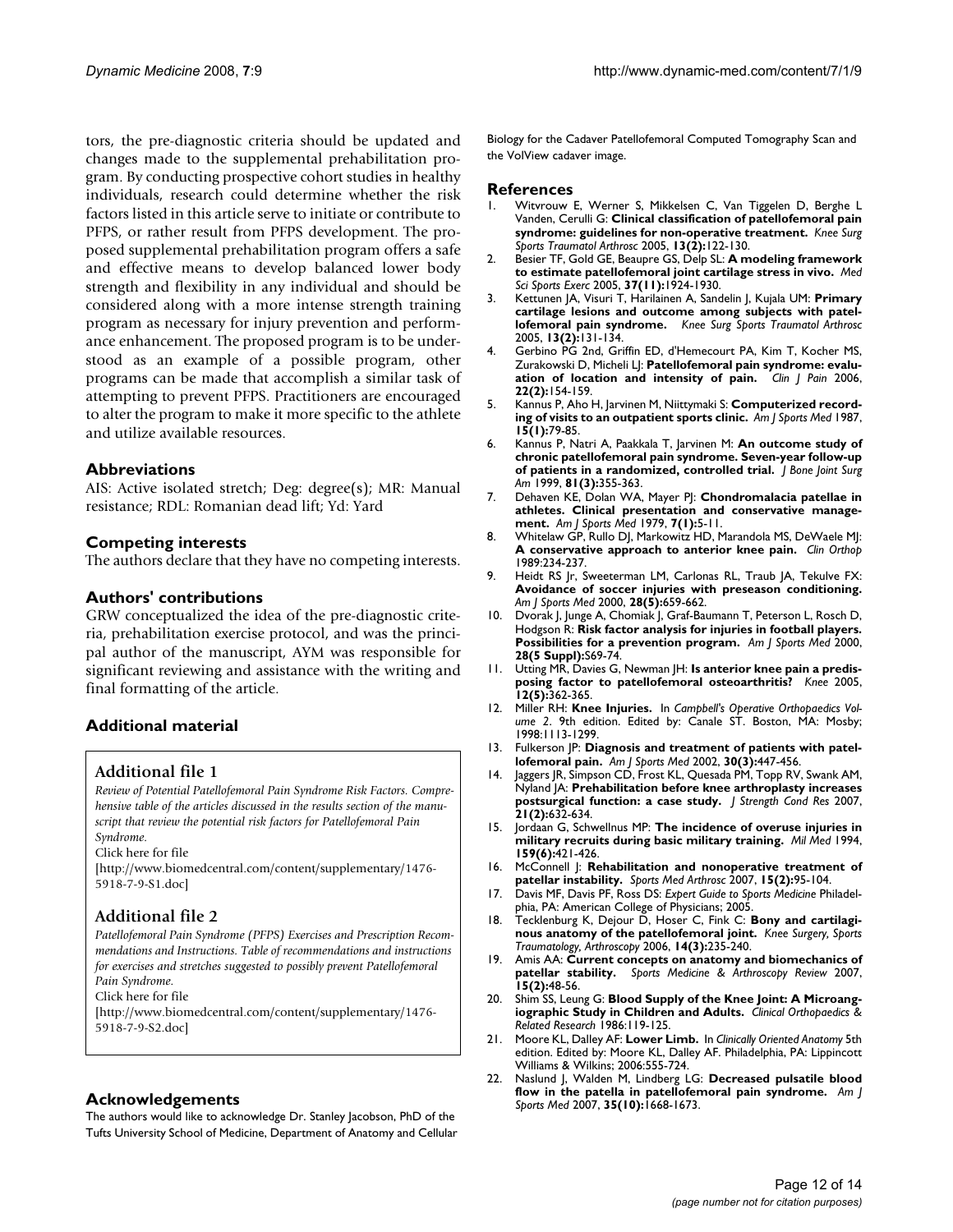- 23. Scuderi G, Scharf SC, Meltzer L, Nisonson B, Scott WN: **[Evaluation](http://www.ncbi.nlm.nih.gov/entrez/query.fcgi?cmd=Retrieve&db=PubMed&dopt=Abstract&list_uids=3674273) [of patella viability after disruption of the arterial circulation.](http://www.ncbi.nlm.nih.gov/entrez/query.fcgi?cmd=Retrieve&db=PubMed&dopt=Abstract&list_uids=3674273)** *Am J Sports Med* 1987, **15(5):**490-493.
- 24. Hallisey MJ, Doherty N, Bennett WF, Fulkerson JP: **Anatomy of the junction of the vastus lateralis tendon and the patella.** *Journal of Bone & Joint Surgery – American Volume* 1987, **69(4):**545-549.
- 25. Fulkerson JP: **[Awareness of the retinaculum in evaluating](http://www.ncbi.nlm.nih.gov/entrez/query.fcgi?cmd=Retrieve&db=PubMed&dopt=Abstract&list_uids=7114350) [patellofemoral pain.](http://www.ncbi.nlm.nih.gov/entrez/query.fcgi?cmd=Retrieve&db=PubMed&dopt=Abstract&list_uids=7114350)** *Am J Sports Med* 1982, **10(3):**147-149.
- 26. Fulkerson JP, Gossling HR: **Anatomy of the knee joint lateral retinaculum.** *Clinical Orthopaedics & Related Research* 1980:183-188.
- 27. Calpur OU, Ozcan M, Gurbuz H, Turan FN: **Full arthroscopic lateral retinacular release with hook knife and quadriceps pressure-pull test: long-term follow-up.** *Knee Surgery, Sports Traumatology, Arthroscopy* 2005, **13(3):**222-230.
- 28. Phillips BB: **Recurrent Dislocations.** In *Campbell's Operative Orthopaedics Volume 2*. 9th edition. Edited by: Canale ST. Boston, MA: Mosby; 1998:1334-1404.
- 29. Andrikoula S, Tokis A, Vasiliadis HS, Georgoulis A: **The extensor mechanism of the knee joint: an anatomical study.** *Knee Surgery, Sports Traumatology, Arthroscopy* 2006, **14(3):**214-220.
- 30. Toumi H, Poumarat G, Benjamin M, Best T, F'Guyer S, Fairclough J: **New insights into the function of the vastus medialis with clinical implications.** *Medicine & Science in Sports & Exercise* 2007, **39(7):**1153-1159.
- 31. Bicos J, Fulkerson JP, Amis A: **[Current concepts review: the](http://www.ncbi.nlm.nih.gov/entrez/query.fcgi?cmd=Retrieve&db=PubMed&dopt=Abstract&list_uids=17303819) [medial patellofemoral ligament.](http://www.ncbi.nlm.nih.gov/entrez/query.fcgi?cmd=Retrieve&db=PubMed&dopt=Abstract&list_uids=17303819)** *Am J Sports Med* 2007, **35(3):**484-492.
- 32. Conlan T, Garth WP Jr, Lemons JE: **Evaluation of the medial softtissue restraints of the extensor mechanism of the knee.** *Journal of Bone & Joint Surgery – American Volume* 1993, **75(5):**682-693.
- 33. Panagiotopoulos E, Strzelczyk P, Herrmann M, Scuderi G: **Cadaveric study on static medial patellar stabilizers: the dynamizing role of the vastus medialis obliquus on medial patellofemoral ligament.** *Knee Surgery, Sports Traumatology, Arthroscopy* 2006, **14(1):**7-12.
- 34. Solomonow M, Krogsgaard M: **[Sensorimotor control of knee sta](http://www.ncbi.nlm.nih.gov/entrez/query.fcgi?cmd=Retrieve&db=PubMed&dopt=Abstract&list_uids=11252464)[bility. A review.](http://www.ncbi.nlm.nih.gov/entrez/query.fcgi?cmd=Retrieve&db=PubMed&dopt=Abstract&list_uids=11252464)** *Scand J Med Sci Sports* 2001, **11(2):**64-80.
- 35. Tillman BN, El-Bermani W: *Atlas of Human Anatomy (Clinical Edition)* New York: Mud Puddle Books; 2007.
- 36. Maralcan G, Kuru I, Issi S, Esmer AF, Tekdemir I, Evcik D: **The innervation of patella: anatomical and clinical study.** *Surgical & Radiologic Anatomy* 2005, **27(4):**331-335.
- 37. Barton RS, Ostrowski ML, Anderson TD, Ilahi OA, Heggeness MH: **[Intraosseous innervation of the human patella: a histologic](http://www.ncbi.nlm.nih.gov/entrez/query.fcgi?cmd=Retrieve&db=PubMed&dopt=Abstract&list_uids=17204587) [study.](http://www.ncbi.nlm.nih.gov/entrez/query.fcgi?cmd=Retrieve&db=PubMed&dopt=Abstract&list_uids=17204587)** *Am J Sports Med* 2007, **35(2):**307-311.
- 38. Wojtys EM, Beaman DN, Glover RA, Janda D: **[Innervation of the](http://www.ncbi.nlm.nih.gov/entrez/query.fcgi?cmd=Retrieve&db=PubMed&dopt=Abstract&list_uids=1702291) [human knee joint by substance-P fibers.](http://www.ncbi.nlm.nih.gov/entrez/query.fcgi?cmd=Retrieve&db=PubMed&dopt=Abstract&list_uids=1702291)** *Arthroscopy* 1990, **6(4):**254-263.
- 39. Witvrouw E, Lysens R, Bellemans J, Cambier D, Vanderstraeten G: **[Intrinsic risk factors for the development of anterior knee](http://www.ncbi.nlm.nih.gov/entrez/query.fcgi?cmd=Retrieve&db=PubMed&dopt=Abstract&list_uids=10921638) pain in an athletic population. A two-year prospective study.** *Am J Sports Med* 2000, **28(4):**480-489.
- 40. Smith AD, Stroud L, McQueen C: **[Flexibility and anterior knee](http://www.ncbi.nlm.nih.gov/entrez/query.fcgi?cmd=Retrieve&db=PubMed&dopt=Abstract&list_uids=1988483) [pain in adolescent elite figure skaters.](http://www.ncbi.nlm.nih.gov/entrez/query.fcgi?cmd=Retrieve&db=PubMed&dopt=Abstract&list_uids=1988483)** *J Pediatr Orthop* 1991, **11(1):**77-82.
- 41. Milgrom C, Finestone A, Eldad A, Shlamkovitch N: **Patellofemoral pain caused by overactivity. A prospective study of risk factors in infantry recruits.** *Journal of Bone & Joint Surgery – American Volume* 1991, **73(7):**1041-1043.
- 42. Cowan SM, Hodges PW, Bennell KL, Crossley KM: **Altered vastii recruitment when people with patellofemoral pain syndrome complete a postural task.** *Archives of Physical Medicine & Rehabilitation* 2002, **83(7):**989-995.
- Cowan SM, Bennell KL, Hodges PW, Crossley KM, McConnell J: **Delayed onset of electromyographic activity of vastus medialis obliquus relative to vastus lateralis in subjects with patellofemoral pain syndrome.** *Archives of Physical Medicine & Rehabilitation* 2001, **82(2):**183-189.
- 44. Crossley KM, Cowan SM, Bennell KL, McConnell J: **[Knee flexion](http://www.ncbi.nlm.nih.gov/entrez/query.fcgi?cmd=Retrieve&db=PubMed&dopt=Abstract&list_uids=15013084) [during stair ambulation is altered in individuals with patel](http://www.ncbi.nlm.nih.gov/entrez/query.fcgi?cmd=Retrieve&db=PubMed&dopt=Abstract&list_uids=15013084)[lofemoral pain.](http://www.ncbi.nlm.nih.gov/entrez/query.fcgi?cmd=Retrieve&db=PubMed&dopt=Abstract&list_uids=15013084)** *Journal of Orthopaedic Research* 2004, **22(2):**267-274.
- 45. Thomee R, Grimby G, Svantesson U, Osterberg U: **[Quadriceps](http://www.ncbi.nlm.nih.gov/entrez/query.fcgi?cmd=Retrieve&db=PubMed&dopt=Abstract&list_uids=8896097) [muscle performance in sitting and standing in young women](http://www.ncbi.nlm.nih.gov/entrez/query.fcgi?cmd=Retrieve&db=PubMed&dopt=Abstract&list_uids=8896097) with patellofemoral pain syndrome and young healthy [women.](http://www.ncbi.nlm.nih.gov/entrez/query.fcgi?cmd=Retrieve&db=PubMed&dopt=Abstract&list_uids=8896097)** *Scand J Med Sci Sports* 1996, **6(4):**233-241.
- 46. Thomee R, Renstrom P, Karlsson J, Grimby G: **[Patellofemoral pain](http://www.ncbi.nlm.nih.gov/entrez/query.fcgi?cmd=Retrieve&db=PubMed&dopt=Abstract&list_uids=7552770) [syndrome in young women. II. Muscle function in patients](http://www.ncbi.nlm.nih.gov/entrez/query.fcgi?cmd=Retrieve&db=PubMed&dopt=Abstract&list_uids=7552770) [and healthy controls.](http://www.ncbi.nlm.nih.gov/entrez/query.fcgi?cmd=Retrieve&db=PubMed&dopt=Abstract&list_uids=7552770)** *Scand J Med Sci Sports* 1995, **5(4):**245-251.
- 47. Thomee R, Renstrom P, Karlsson J, Grimby G: **[Patellofemoral pain](http://www.ncbi.nlm.nih.gov/entrez/query.fcgi?cmd=Retrieve&db=PubMed&dopt=Abstract&list_uids=7552769) [syndrome in young women. I. A clinical analysis of align](http://www.ncbi.nlm.nih.gov/entrez/query.fcgi?cmd=Retrieve&db=PubMed&dopt=Abstract&list_uids=7552769)ment, pain parameters, common symptoms and functional [activity level.](http://www.ncbi.nlm.nih.gov/entrez/query.fcgi?cmd=Retrieve&db=PubMed&dopt=Abstract&list_uids=7552769)** *Scand J Med Sci Sports* 1995, **5(4):**237-244.
- 48. Haim A, Yaniv M, Dekel S, Amir H: **Patellofemoral pain syndrome: validity of clinical and radiological features.** *Clinical Orthopaedics & Related Research* 2006:223-228.
- Loudon JK, Wiesner D, Goist-Foley HL, Asjes C, Loudon KL: [Intra](http://www.ncbi.nlm.nih.gov/entrez/query.fcgi?cmd=Retrieve&db=PubMed&dopt=Abstract&list_uids=12937582)**[rater reliability of functional performance tests for subjects](http://www.ncbi.nlm.nih.gov/entrez/query.fcgi?cmd=Retrieve&db=PubMed&dopt=Abstract&list_uids=12937582) [with patellofemoral pain syndrome.](http://www.ncbi.nlm.nih.gov/entrez/query.fcgi?cmd=Retrieve&db=PubMed&dopt=Abstract&list_uids=12937582)** *Journal of Athletic Training* 2002, **37(3):**256-261.
- 50. Piva SR, Goodnite EA, Childs JD: **[Strength around the hip and](http://www.ncbi.nlm.nih.gov/entrez/query.fcgi?cmd=Retrieve&db=PubMed&dopt=Abstract&list_uids=16848100) [flexibility of soft tissues in individuals with and without patel](http://www.ncbi.nlm.nih.gov/entrez/query.fcgi?cmd=Retrieve&db=PubMed&dopt=Abstract&list_uids=16848100)[lofemoral pain syndrome.](http://www.ncbi.nlm.nih.gov/entrez/query.fcgi?cmd=Retrieve&db=PubMed&dopt=Abstract&list_uids=16848100)** *J Orthop Sports Phys Ther* 2005, **35(12):**793-801.
- 51. Fairbank JC, Pynsent PB, van Poortvliet JA, Phillips H: **Mechanical factors in the incidence of knee pain in adolescents and young adults.** *Journal of Bone & Joint Surgery – British Volume* 1984, **66(5):**685-693.
- 52. Cichanowski HR, Schmitt JS, Johnson RJ, Niemuth PE: **Hip Strength in Collegiate Female Athletes with Patellofemoral Pain.** *Medicine & Science in Sports & Exercise* 2007, **39(8):**1227-1232.
- Ireland ML: Hip strength in females with and without patel**lofemoral pain.** *The Journal of Orthopaedic and Sports Physical Therapy* 2003, **33(11):**671.
- 54. Winslow J, Yoder E: **Patellofemoral pain in female ballet dancers: correlation with iliotibial band tightness and tibial external rotation.** *Journal of Orthopaedic & Sports Physical Therapy* 1995, **22(1):**18-21.
- 55. Aglietti P, Insall JN, Cerulli G: **Patellar pain and incongruence. I: Measurements of incongruence.** *Clinical Orthopaedics & Related Research* 1983:217-224.
- 56. Caylor D, Fites R, Worrell TW: **The relationship between quadriceps angle and anterior knee pain syndrome.** *Journal of Orthopaedic & Sports Physical Therapy* 1993, **17(1):**11-16.
- 57. Messier SP, Davis SE, Curl WW, Lowery RB, Pack RJ: **Etiologic factors associated with patellofemoral pain in runners.** *Medicine & Science in Sports & Exercise* 1991, **23(9):**1008-1015.
- 58. Callaghan MJ, Oldham JA: **Quadriceps atrophy: to what extent does it exist in patellofemoral pain syndrome?** *BJSM online* 2004, **38(3):**295-299.
- 59. Kibler WB: **Strength and flexibility findings in anterior knee pain syndrome in athletes.** *Am J Sports Med* 1987, **15(410):**.
- 60. Puniello MS: **Iliotibial band tightness and medial patellar glide in patients with patellofemoral dysfunction.** *Journal of Orthopaedic & Sports Physical Therapy* 1993, **17(3):**144-148.
- 61. Niskanen RO, Paavilainen PJ, Jaakola M, Korkala OL: **[Poor correla](http://www.ncbi.nlm.nih.gov/entrez/query.fcgi?cmd=Retrieve&db=PubMed&dopt=Abstract&list_uids=11239353)[tion of clinical signs with patellar cartilaginous changes.](http://www.ncbi.nlm.nih.gov/entrez/query.fcgi?cmd=Retrieve&db=PubMed&dopt=Abstract&list_uids=11239353)** *Arthroscopy* 2001, **17(3):**307-310.
- 62. Bennett JG, Stauber WT: **[Evaluation and treatment of anterior](http://www.ncbi.nlm.nih.gov/entrez/query.fcgi?cmd=Retrieve&db=PubMed&dopt=Abstract&list_uids=3773669) [knee pain using eccentric exercise.](http://www.ncbi.nlm.nih.gov/entrez/query.fcgi?cmd=Retrieve&db=PubMed&dopt=Abstract&list_uids=3773669)** *Med Sci Sports Exerc* 1986, **18(5):**526-530.
- 63. Duffey MJ, Martin DF, Cannon DW, Craven T, Messier SP: **Etiologic factors associated with anterior knee pain in distance runners.** *Medicine & Science in Sports & Exercise* 2000, **32(11):**1825-1832.
- 64. Al-Rawi Z, Nessan AH: **[Joint hypermobility in patients with](http://www.ncbi.nlm.nih.gov/entrez/query.fcgi?cmd=Retrieve&db=PubMed&dopt=Abstract&list_uids=9448595) [chondromalacia patellae.](http://www.ncbi.nlm.nih.gov/entrez/query.fcgi?cmd=Retrieve&db=PubMed&dopt=Abstract&list_uids=9448595)** *Br J Rheumatol* 1997, **36(12):**1324-1327.
- 65. Schutzer SF, Ramsby GR, Fulkerson JP: **The evaluation of patellofemoral pain using computerized tomography. A preliminary study.** *Clinical Orthopaedics & Related Research* 1986:286-293.
- 66. Sacco Ide C, Konno GK, Rojas GB, Arnone AC, Passaro Ade C, Marques AP, Cabral CM: **Functional and EMG responses to a physical therapy treatment in patellofemoral syndrome patients.** *Journal of Electromyography & Kinesiology* 2006, **16(2):**167-174.
- 67. Lun V, Meeuwisse WH, Stergiou P, Stefanyshyn D: **[Relation](http://www.ncbi.nlm.nih.gov/entrez/query.fcgi?cmd=Retrieve&db=PubMed&dopt=Abstract&list_uids=15388542) [between running injury and static lower limb alignment in](http://www.ncbi.nlm.nih.gov/entrez/query.fcgi?cmd=Retrieve&db=PubMed&dopt=Abstract&list_uids=15388542) [recreational runners.](http://www.ncbi.nlm.nih.gov/entrez/query.fcgi?cmd=Retrieve&db=PubMed&dopt=Abstract&list_uids=15388542)** *Br J Sports Med* 2004, **38(5):**576-580.
- Macgregor K, Gerlach S, Mellor R, Hodges PW: [Cutaneous stimu](http://www.ncbi.nlm.nih.gov/entrez/query.fcgi?cmd=Retrieve&db=PubMed&dopt=Abstract&list_uids=15734248)**[lation from patella tape causes a differential increase in vasti](http://www.ncbi.nlm.nih.gov/entrez/query.fcgi?cmd=Retrieve&db=PubMed&dopt=Abstract&list_uids=15734248)**